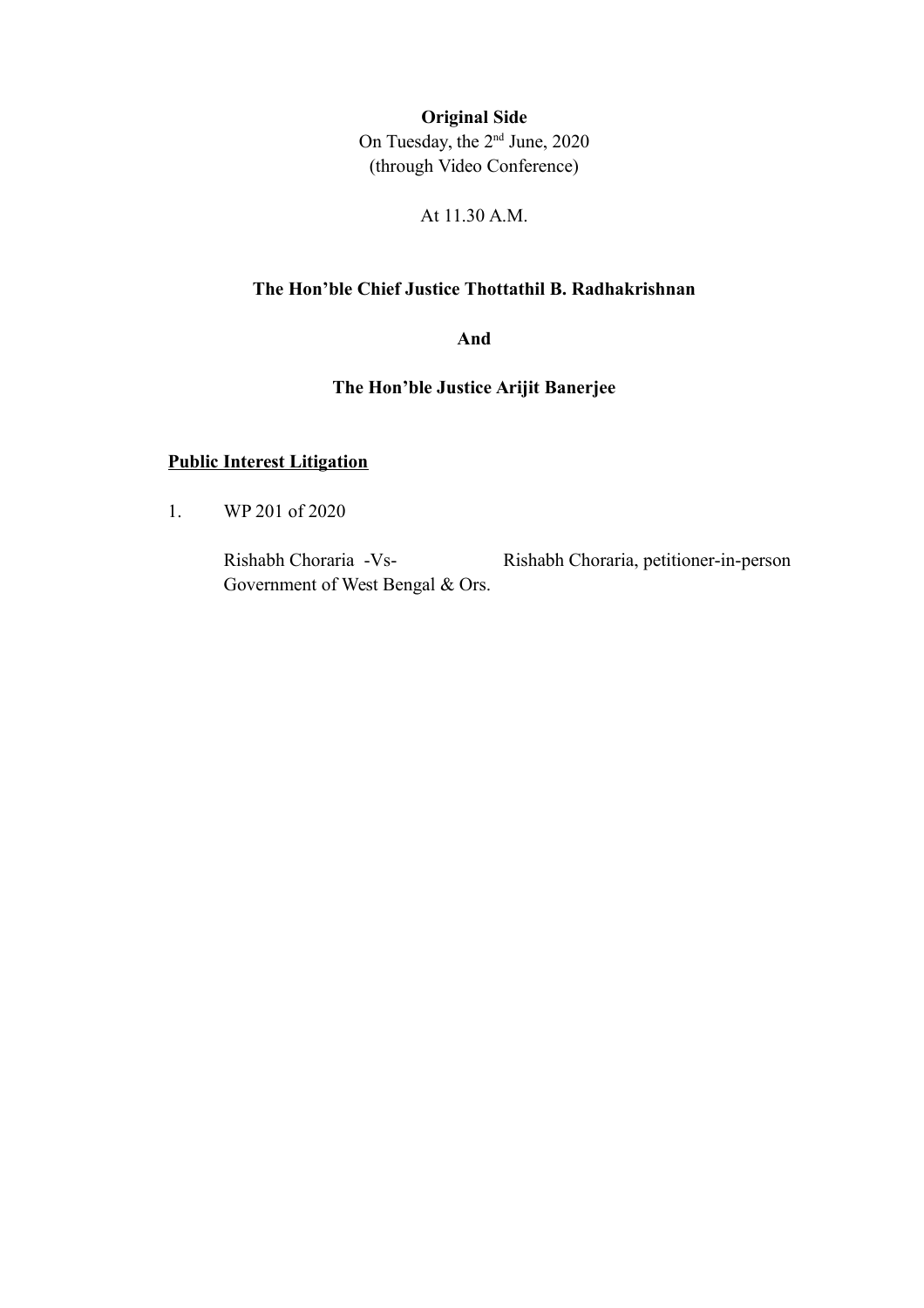## **Appellate Side**

On Tuesday, the 2<sup>nd</sup> June, 2020 (through Video Conference)

After completion of the Original Side matter

### **The Hon'ble Chief Justice Thottathil B. Radhakrishnan**

**And**

#### **The Hon'ble Justice Arijit Banerjee**

## **Public Interest Litigation**

| 1. | W.P. 5415(W) of 2020                                                     | Tarunjyoti Tewari          |  |
|----|--------------------------------------------------------------------------|----------------------------|--|
|    | Saptarshi Chowdhury -Vs- The Union of India & Ors.                       |                            |  |
| 2. | W.P. 5414(W) of 2020<br>With                                             |                            |  |
|    | C.A.N 3115 of 2020                                                       | Aniruddha Chatterjee       |  |
|    | Snehasis Mondal & Anr. - Vs-                                             |                            |  |
|    | The State of West Bengal & Ors.                                          |                            |  |
| 3. | W.P. No. 5426(W) of 2020                                                 | Uday Shankar Chattopadhyay |  |
|    | Sukharanjan Dey - Vs- State of West Bengal & Ors.                        |                            |  |
| 4. | CAN 3149 of 2020<br>In                                                   | Md. Tabraiz                |  |
|    | W.P. 5324(W) of 2020                                                     |                            |  |
|    | In Re: COVID-19 – Relief and services at the Andaman $&$ Nicobar Islands |                            |  |
| 5. | W.P. 5425(W) OF 2020<br>With                                             | Prasanth Sugathan          |  |
|    | CAN 3119 OF 2020                                                         |                            |  |
|    | Software Freedom Law Center India (SFLC.In) -Vs-                         |                            |  |
|    | The State of West Bengal & Ors.<br>With                                  |                            |  |
|    | W.P. 5423(W) OF 2020                                                     |                            |  |
|    | Court in its own motion:                                                 |                            |  |
|    | In Re: Ban of Internet Service in Hooghly District.<br>With              |                            |  |
|    | W.P. 5424(W) OF 2020                                                     |                            |  |
|    | Priyanka Tibrewal - Vs- The State of West Bengal & Ors.                  |                            |  |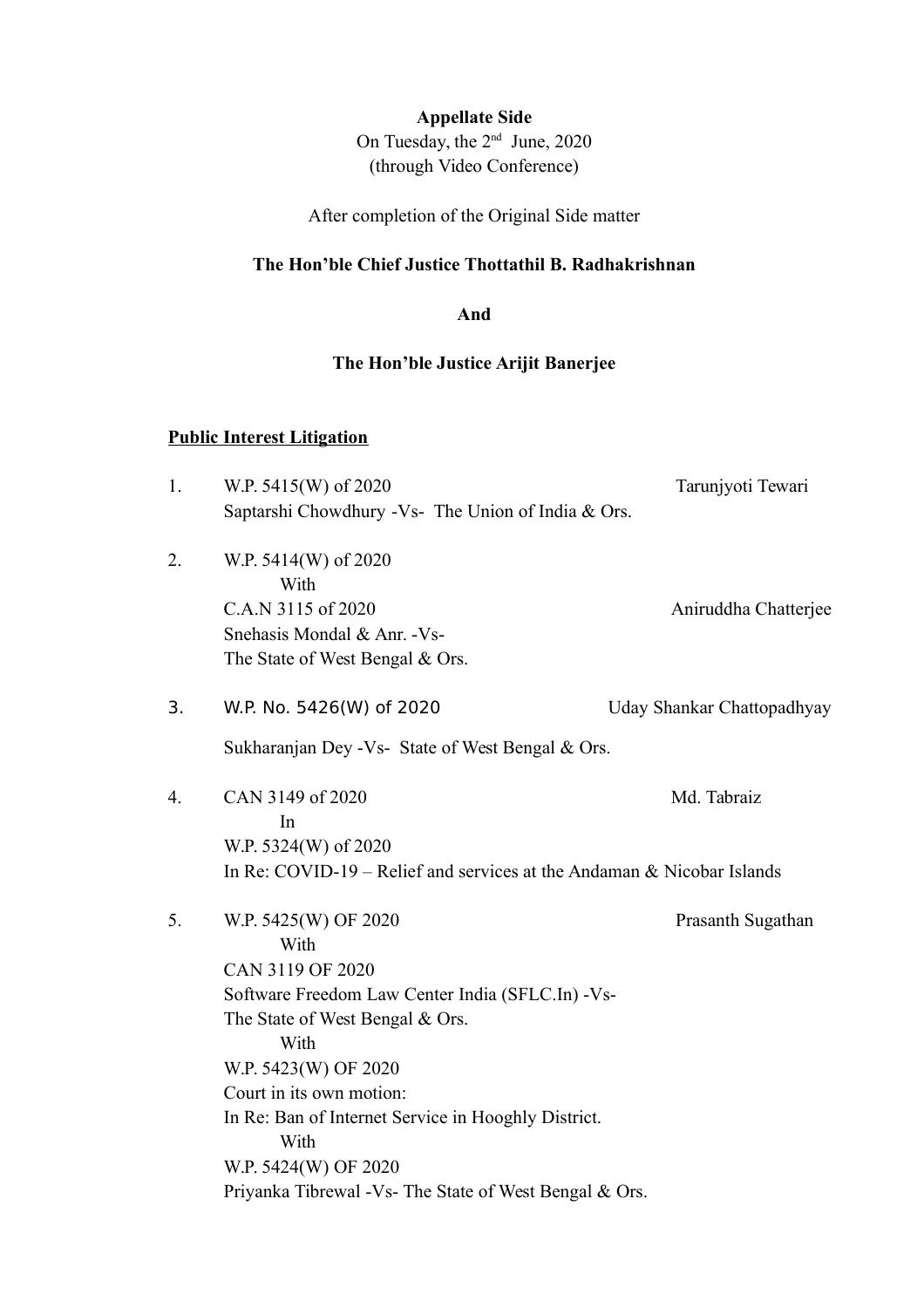| WP 5344(W) of 2020                           | Priyanka Tibrewal                                                                                                                                                                                                                                                                                                                                                                                                                                                                                                                                                                                                                                                                                                                                                                                                                                                                                                                                                                                    |
|----------------------------------------------|------------------------------------------------------------------------------------------------------------------------------------------------------------------------------------------------------------------------------------------------------------------------------------------------------------------------------------------------------------------------------------------------------------------------------------------------------------------------------------------------------------------------------------------------------------------------------------------------------------------------------------------------------------------------------------------------------------------------------------------------------------------------------------------------------------------------------------------------------------------------------------------------------------------------------------------------------------------------------------------------------|
| With                                         | Samim Ahammed                                                                                                                                                                                                                                                                                                                                                                                                                                                                                                                                                                                                                                                                                                                                                                                                                                                                                                                                                                                        |
|                                              | Samim Ahammed                                                                                                                                                                                                                                                                                                                                                                                                                                                                                                                                                                                                                                                                                                                                                                                                                                                                                                                                                                                        |
|                                              | Anand Bhandari                                                                                                                                                                                                                                                                                                                                                                                                                                                                                                                                                                                                                                                                                                                                                                                                                                                                                                                                                                                       |
| With                                         | Rajdeep Bhattacharya                                                                                                                                                                                                                                                                                                                                                                                                                                                                                                                                                                                                                                                                                                                                                                                                                                                                                                                                                                                 |
| With<br>With<br>With<br>With<br>With<br>With | Samim Ahammed                                                                                                                                                                                                                                                                                                                                                                                                                                                                                                                                                                                                                                                                                                                                                                                                                                                                                                                                                                                        |
|                                              | Priyanka Tibrewal -Vs-<br>Union of India & ors.<br>WP 5418(W) of 2020<br>CAN 3150 of 2020<br>Centre for Indian Trade Unions (CITU) & Anr. - Vs-<br>The State of West Bengal & Ors.<br>WP 5379(W) of 2020<br>Democratic Youth Federation & Ors. -Vs-<br>The State of West Bengal & Ors.<br>WP 5345(W) of 2020<br>Rohan Rai - Vs - Union of India & Ors.<br>WP No. 5358(W) of 2020<br>CAN No. 3022 of 2020<br>Shareq Siddique -Vs-<br>State of West Bengal & Ors.<br>WP No. 5328(W) of 2020<br>C.A.N 3088 of 2020<br>Dr. Fuad Halim vs. State of West Bengal & Ors.<br>WP No. 5334(W) of 2020<br>In re: Letter of Dr. Vimal Khawas, PhD.<br>WP No. 5335(W) of 2020<br>In re: Letter of Mr. Ritesh Tiwari<br>WP No.5336(W) of 2020<br>In re: Letter of Raja Satyajit Banerjee, Advocate<br>WP 5397(W) of 2020<br>C.A.N 3089 of 2020<br>Sri Dilip Ghosh -Vs-<br>The State of West Bengal & Ors.<br>WP No.5359(W) of 2020<br>Democratic Youth Federation of India & Anr. -Vs- State of West Bengal & Ors. |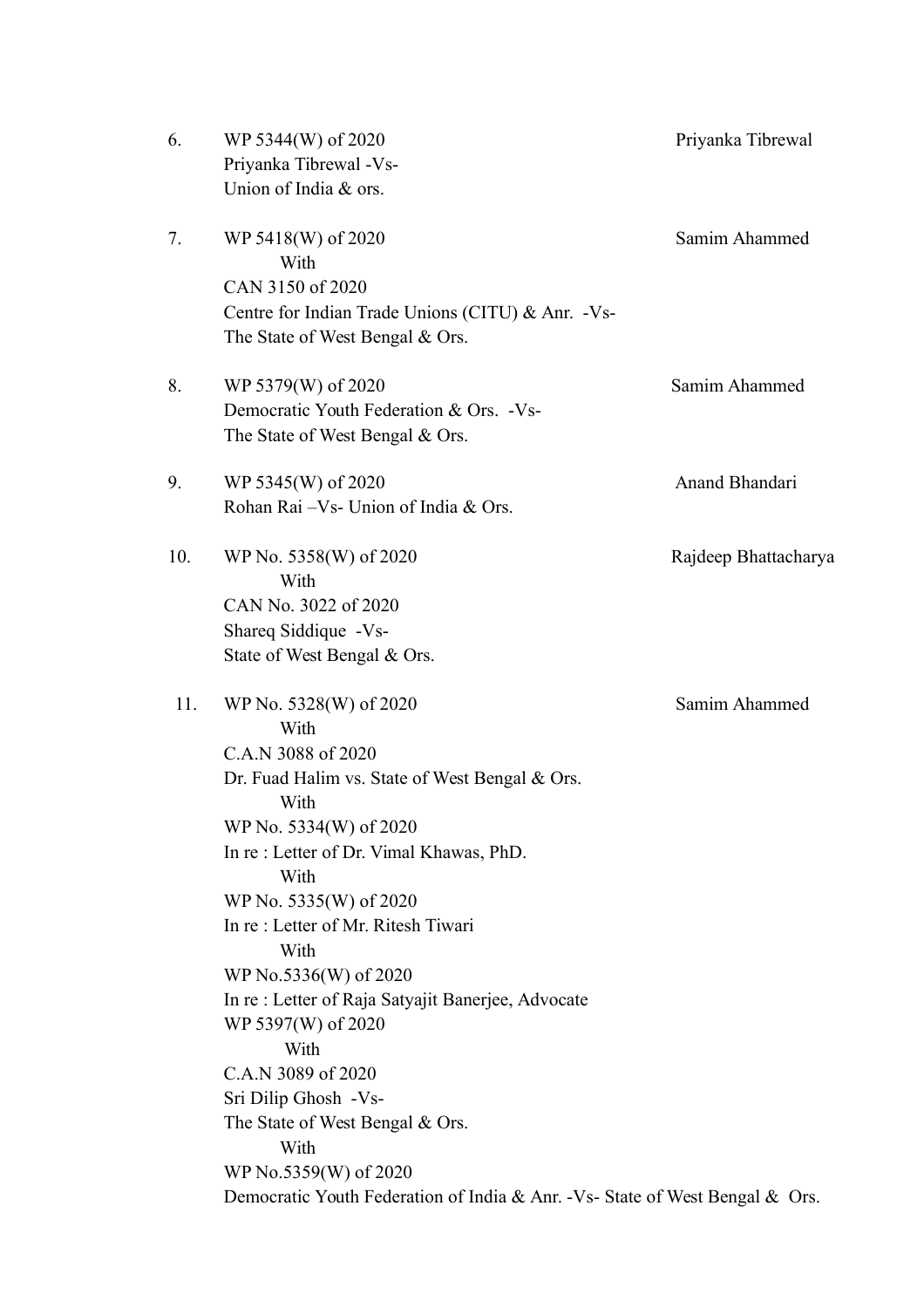| WP 5413(W) of 2020<br>Kabir Shankar Bose - Vs-<br>State of West Bengal & Ors.                                                                                               | Brajesh Jha                                                                                                                                                                                                                                                                                                                                  |
|-----------------------------------------------------------------------------------------------------------------------------------------------------------------------------|----------------------------------------------------------------------------------------------------------------------------------------------------------------------------------------------------------------------------------------------------------------------------------------------------------------------------------------------|
| WP No.5377 (W) of 2020<br>Ambooj Sharma - Vs-<br>State of West Bengal & Ors.                                                                                                | Debolina Sarkar                                                                                                                                                                                                                                                                                                                              |
| W.P. 5416(W) of 2020<br>With<br>CAN 3116 of 2020                                                                                                                            | Indraject Dey                                                                                                                                                                                                                                                                                                                                |
| CAN No.3054 of 2020<br>With<br>WP No.5374 (W) of 2020                                                                                                                       | Vikash Singh                                                                                                                                                                                                                                                                                                                                 |
| CAN No.3053 of 2020<br>With<br>WP No.5376 (W) of 2020                                                                                                                       | Arijit Bakshi                                                                                                                                                                                                                                                                                                                                |
| W.P. 5417(W) of 2020<br>Siddhartha Das -Vs-<br>The State of West Bengal & Ors.                                                                                              | Siddharth Das                                                                                                                                                                                                                                                                                                                                |
| WP 5400(W) of 2020<br>Raja Satyajit Banerjee - Vs-<br>The State of West Bengal & Ors.                                                                                       | Raja Satyajit Banerjee                                                                                                                                                                                                                                                                                                                       |
| WP No. 5333 (W) of 2020<br>With<br>WP No. 5337 (W) of 2020<br>And<br>CAN No.3004 of 2020<br>With<br>WP No. 5343 (W) of 2020<br>Soumen Sarkar - Vs-<br>Union of India & Ors. | Ashok Kumar Dhandania                                                                                                                                                                                                                                                                                                                        |
|                                                                                                                                                                             | Jaimin Rajani – Vs- State of W.B. & Ors.<br>Arjun Singh - Vs- State of West Bengal & Anr.<br>Nabendu Kumar Bandopadhyay - Vs- Govt. of West Bengal & Anr.<br>In re: Letter of Shri Ashok Kumar Dhandania, President &<br>Shri Dhiraj Trivedi, Secretary, High Court Bar Association<br>Pankaj Kumar Sarkar - Vs- State of West Bengal & Ors. |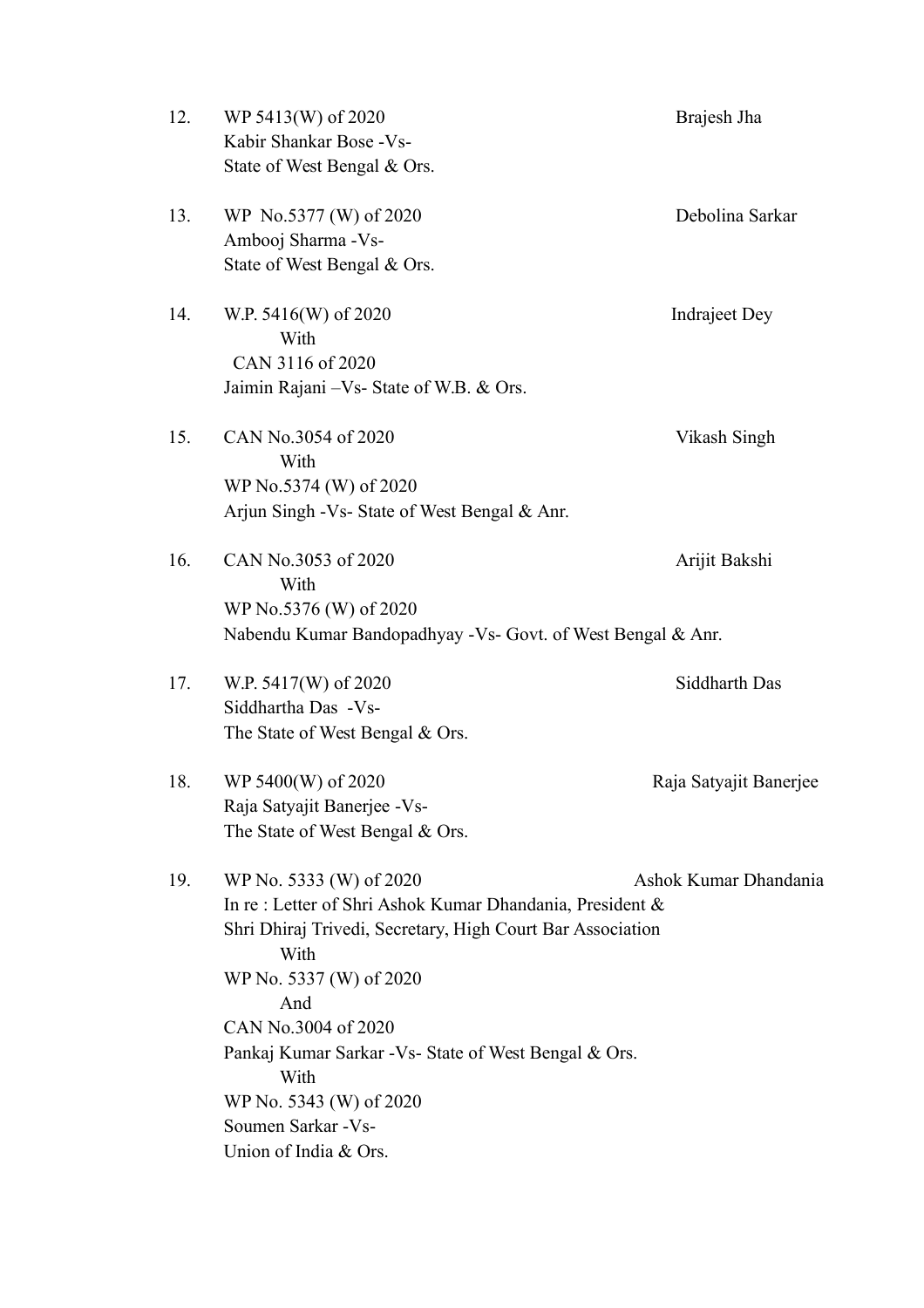20. WP No.5357(W) of 2020 Samim Ahammed Law Clerks Association, High Court, Calcutta & Anr. -Vs-State of West Bengal & Ors. 21. WP 5438(W) of 2020 Sabyasachi Chatterjee TUCI, West Bengal State Secretary, represented by its Secretary Sharmistha Choudhury & Anr. -Vs-The State of West Bengal & Ors. 22. WP 5441(W) of 2020 Moyukh Mukherjee **With** CAN 3148 of 2020 Pranay Rai -Vs- Clean Slate Filmz Pvt. Ltd. & Ors. 23. WP 5444(W) of 2020 Aniruddha Chatteriee With CAN 3152 of 2020 Devdutta Maji –Vs- Union of India & Ors. 24. WP 5443(W) of 2020 Indraject Dey **With** CAN 3151 of 2020 Ataur Rahaman –Vs- The State of West Bengal & Ors. 25. WP 5396(W) of 2020 Rajnish Kumar Kalawatia With CAN 3081 of 2020 Sourav Sikdar –Vs- The State of West Bengal & Ors. **Writ of Habeas Corpus** 26. CAN 3091 of 2020 Ratnesh Kr. Rai With CAN 3094 of 2020 **With** CAN 3093 of 2020 In WP 1098(W) of 2020 Dr. Gaurav Gupta – Vs- State of West Bengal & Ors. 27. W.P. 5439(W) of 2020 Dr. Sabyasachi Ghoshray **With** CAN 3146 of 2020

Dr. Sabyasachi Ghoshray –Vs- State of West Bengal & Ors.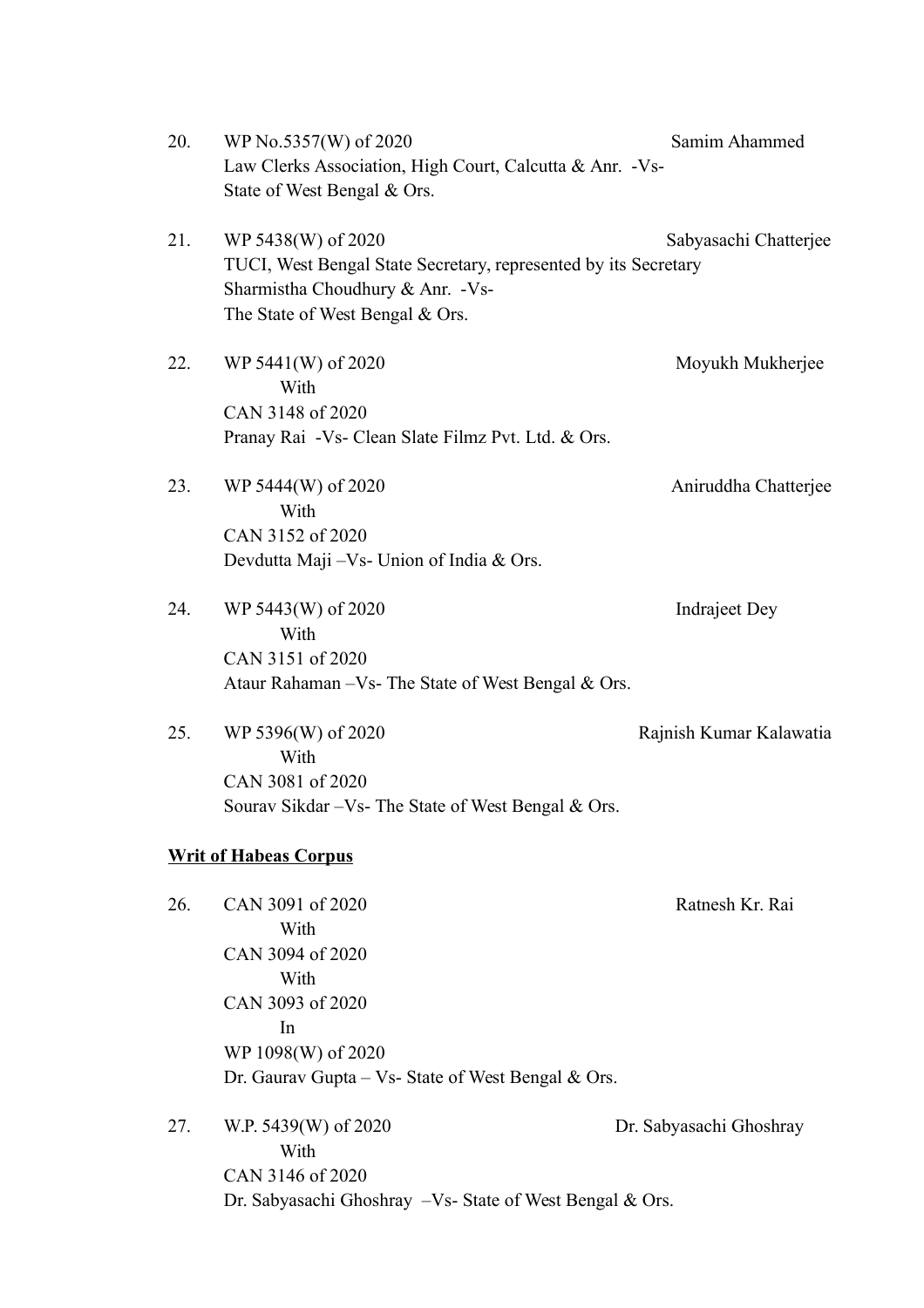**Appellate Side** On Tuesday, the 2<sup>nd</sup> June, 2020 (through Video Conference)  $\left($ Court No.2)

#### At 10.30 A.M.

## **The Hon'ble Justice Sanjib Banerjee**

#### **And**

### **The Hon'ble Justice Aniruddha Roy**

### **Application For Bail**

|                | 1. CRM 2594/2020<br>CRAN 1704/2020  | Mamon Bibi@Nisha Bibi Khatun@Ranjita Bibi@Ranjita Chatterjee Vs<br><b>State of West Bengal</b> | Raju Mondal           |
|----------------|-------------------------------------|------------------------------------------------------------------------------------------------|-----------------------|
|                | 2. CRM 3440/2020                    | Abdul Hamid Mondal Vs<br>Union of India                                                        | Kallol Guha Thakurta  |
|                | 3. CRM 3427/2020                    | Md Wasim Vs<br>State of West Bengal & Anr                                                      | Md Adil Badr          |
|                | 4. CRM 3489/2020<br>CRAN 1791/2020  | Jahidul Sk. @ Lattha & Ors. Vs<br><b>State of West Bengal</b>                                  | Dhananjay Banerjee    |
|                | 5. CRM 3488/2020                    | Suvendu Mondal @ Joy Vs<br><b>State of West Bengal</b>                                         | Akra Chakraborty      |
| 6.             | CRM 3510/2020<br>CRAN 1808/2020     | Mahatab Sk Vs<br><b>State of West Bengal</b>                                                   | <b>Tanmoy Basu</b>    |
|                | 7. CRM 3505/2020<br>CRAN 1806/2020  | Judhishtir Halder & Anr Vs<br><b>State of West Bengal</b>                                      | Angshuman Chakraborty |
|                | 8. CRM 3472/2020<br>CRAN 1777/2020  | Sonu Ansari @ Jamshed Ansari Vs<br><b>State of West Bengal</b>                                 | Dev Kumar Sharma      |
| 9 <sub>1</sub> | CRM 2971/2020<br>CRAN 1404/2020     | Amim Aktar @ Amin Akhtar Vs<br><b>State of West Bengal</b>                                     | Arnab Chatterjee      |
|                | 10. CRM 3498/2020<br>CRAN 1798/2020 | Kalia @ Sk Rahim Vs<br><b>State of West Bengal</b>                                             | Sinthia Bala          |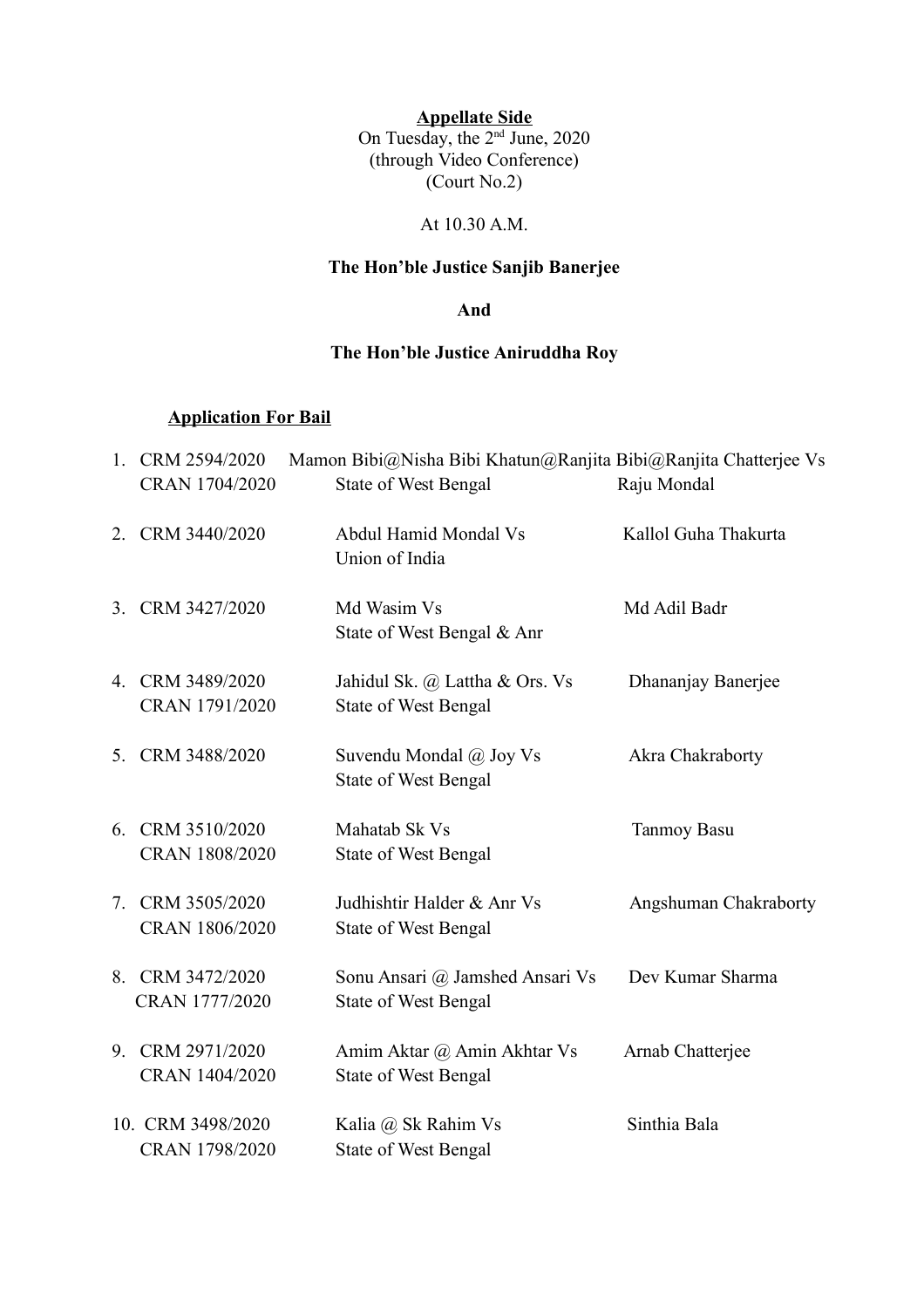| 11. CRM 3460/2020                   | Safiuddin Molla Vs<br><b>State of West Bengal</b>                       | Sumit Kumar Basu      |
|-------------------------------------|-------------------------------------------------------------------------|-----------------------|
| 12. CRM 3481/2020<br>CRAN 1783/2020 | Taimur Khan@Dabulal Khan Vs<br><b>State of West Bengal</b>              | Dev Kumar Sharma      |
| 13. CRM 3500/2020<br>CRAN 1800/2020 | Kundan Kumar Dubey Vs<br><b>State of West Bengal</b>                    | Dev Kumar Sharma      |
| 14. CRM 3513/2020                   | Md Sabir @ Lal Babu Vs<br><b>State of West Bengal</b>                   | Md Khairul            |
| 15. CRM 3538/2020<br>CRAN 1835/2020 | Md Murtuza Alam & Anr Vs<br><b>State of West Bengal</b>                 | Prajnadeepta Roy      |
| 16. CRM 3552/2020<br>CRAN 1847/2020 | <b>Bhim Shankar Dubey Vs</b><br><b>State of West Bengal</b>             | Dev Kr Sharma         |
| 17. CRM 3536/2020<br>CRAN 1833/2020 | Bachhu Ghosh@Ashim Ghosh Vs<br><b>State of West Bengal</b>              | Debapriya Mukherjee   |
| 18. CRM 3573/2020<br>CRAN 1865/2020 | Mukul Sk & Anr Vs<br><b>State of West Bengal</b>                        | Ali Ahsan Alamgir     |
| 19. CRM 3575/2020                   | Sadiqul Islam Vs<br><b>State of West Bengal</b>                         | Jakir Hossain         |
| 20. CRM 3576/2020                   | Atiar Rahaman Vs<br><b>State of West Bengal</b>                         | Koustav Bagchi        |
| 21. CRM 3578/2020<br>CRAN 1869/2020 | Samiulla Sk Vs<br><b>State of West Bengal</b>                           | Debarshi Brahma       |
| 22. CRM 3596/2020<br>CRAN 1892/2020 | Ashim Mondal Vs<br><b>State of West Bengal</b>                          | Sekhar Barman         |
| 23. CRM 3610/2020<br>CRAN 1905/2020 | Alokesh Beniya Vs<br><b>State of West Bengal</b>                        | Debajyoti Deb         |
| 24. CRM 3611/2020                   | Chiranjit Roy Vs<br><b>State of West Bengal</b>                         | Kalipada Das          |
| 25. CRM 3614/2020                   | Deep Roy Rep By His Mother Namita Roy Vs<br><b>State of West Bengal</b> | Jaydeep Kanta Bhowmik |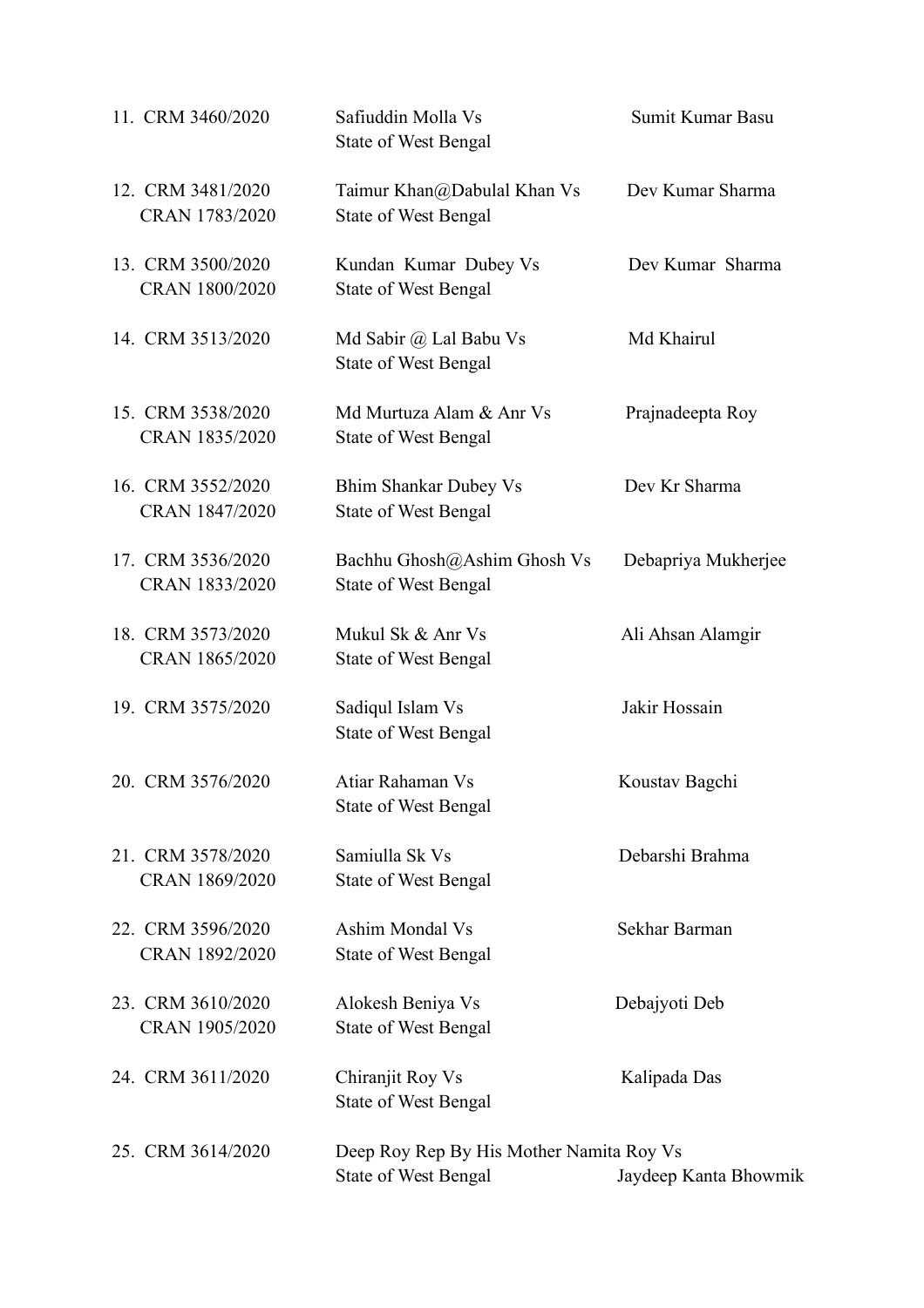| 26. CRM 3615/2020                   | Bhawani Shankar Gupta Vs<br>State of West Bengal               | Asim Karmakar         |
|-------------------------------------|----------------------------------------------------------------|-----------------------|
| 27. CRM 3616/2020                   | <b>Vivek Biswas Vs</b><br><b>State of West Bengal</b>          | Brajesh Jha           |
| 28. CRM 3619/2020                   | Pratap Saha @ Pitu Vs<br><b>State of West Bengal</b>           | Brajesh Jha           |
| 29. CRM 3621/2020                   | Pintu Bhattacharyya Vs<br><b>State of West Bengal</b>          | Subir Debnath         |
| 30. CRM 3622/2020<br>CRAN 1911/2020 | Tapas Saha Vs<br><b>State of West Bengal</b>                   | Md Zohaib Rauf        |
| 31. CRM 3623/2020                   | Amalesh Kr. Mondal @ Sonu Vs<br><b>State of West Bengal</b>    | Subir Debnath         |
| 32. CRM 3618/2020                   | Sujit Das Vs<br><b>State of West Bengal</b>                    | Brajesh Jha           |
| 33. CRM 3620/2020                   | Pradip Banik Vs<br><b>State of West Bengal</b>                 | Brajesh Jha           |
| 34. CRM 3624/2020                   | Joti Prakash Debnath @ Pappu Vs<br><b>State of West Bengal</b> | Sonam Basu            |
| 35. CRM 3625/2020<br>CRAN 1913/2020 | Aniruddha Ghosh Vs<br>State of West Bengal                     | Shankar Mukherjee     |
| 36. CRM 3626/2020                   | Nasir Mallick Vs<br><b>State of West Bengal</b>                | Dulal Dey             |
| 37. CRM 3627/2020<br>CRAN 1989/2020 | Asit Gorain & Ors. Vs<br><b>State of West Bengal</b>           | Aritra Bhattacharya   |
| 38. CRM 3628/2020                   | Chhoton Ghosh & Ors. Vs<br><b>State of West Bengal</b>         | Arindam Roy           |
| 39. CRM 3632/2020                   | Mofijul Sk Vs<br><b>State of West Bengal</b>                   | Arindam Roy           |
| 40. CRM 3634/2020                   | Tapash Charkaborty@Pucka Vs<br><b>State of West Bengal</b>     | Jaydeep Kanta Bhowmik |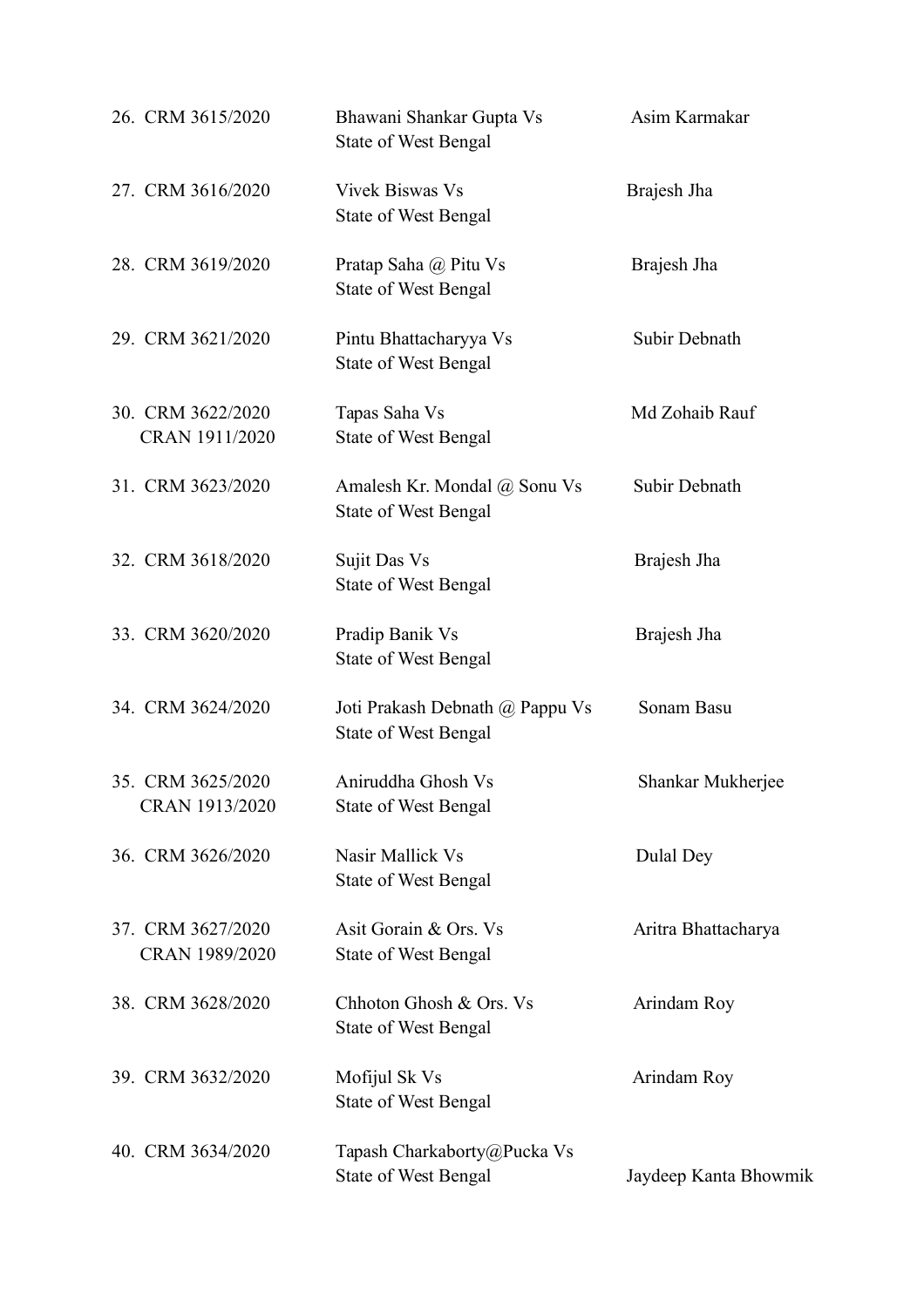| 41. CRM 3636/2020<br>CRAN 1916/2020 | Akali Sk @ Sekh & Ors Vs<br><b>State of West Bengal</b>   | Susnighdo Bhattacharyya   |
|-------------------------------------|-----------------------------------------------------------|---------------------------|
| 42. CRM 3637/2020                   | Kanchan Dhibar Vs<br><b>State of West Bengal</b>          | Arindam Roy               |
| 43. CRM 3697/2020<br>CRAN 1969/2020 | Ainal Haque Vs<br><b>State of West Bengal</b>             | Soumyajit Das Mahapatra   |
| 44. CRM 3551/2020                   | Ranjit Paswan Vs<br><b>State of West Bengal</b>           | Rajesh Kumar Sharma       |
| 45. CRM 3800/2020<br>CRAN 2056/2020 | Samsul Alam Vs<br><b>State of West Bengal</b>             | Ali Ahsan Alamgir         |
| 46. CRM 3803/2020<br>CRAN 2059/2020 | Sahajamal Mondal @ Kalu Vs<br><b>State of West Bengal</b> | Mazahar Hossain Chowdhury |
| 47. CRM 3805/2020<br>CRAN 2060/2020 | Shyamal Singha Vs<br><b>State of West Bengal</b>          | Mazahar Hossain Chowdhury |
| 48. CRM 3806/2020<br>CRAN 2063/2020 | Joynal Sk Vs<br><b>State of West Bengal</b>               | Mazahar Hossain Chowdhury |
| 49. CRM 3812/2020<br>CRAN 2068/2020 | Faruk Seikh& Anr Vs<br><b>State of West Bengal</b>        | Ikbal Hossain             |

# **Application for Anticipatory Bail**

| 50. CRM 3535/2020 | Astik Mahato Vs                        | Mrityunjoy Chatterjee |
|-------------------|----------------------------------------|-----------------------|
| CRAN 1837/2020    | State of West Bengal                   |                       |
| 51. CRM 3589/2020 | Subhas Mondal Vs                       | Debapriya Samanta     |
| CRAN 1882/2020    | State of West Bengal                   |                       |
| 52. CRM 3587/2020 | Bispati Mondal @ Brihaspati Mondal Vs  |                       |
| CRAN 1878/2020    | State of West Bengal                   | Debapriya Samanta     |
| 53. CRM 3584/2020 | Kapileswar Chourasiamintu Chourasia Vs |                       |
| CRAN 1875/2020    | State of West Bengal                   | Debapriya Samanta     |
| 54. CRM 3421/2020 | Prem Prakash Jaiswal Vs                | Karunamoyee Samanta   |
|                   | State of West Bengal                   |                       |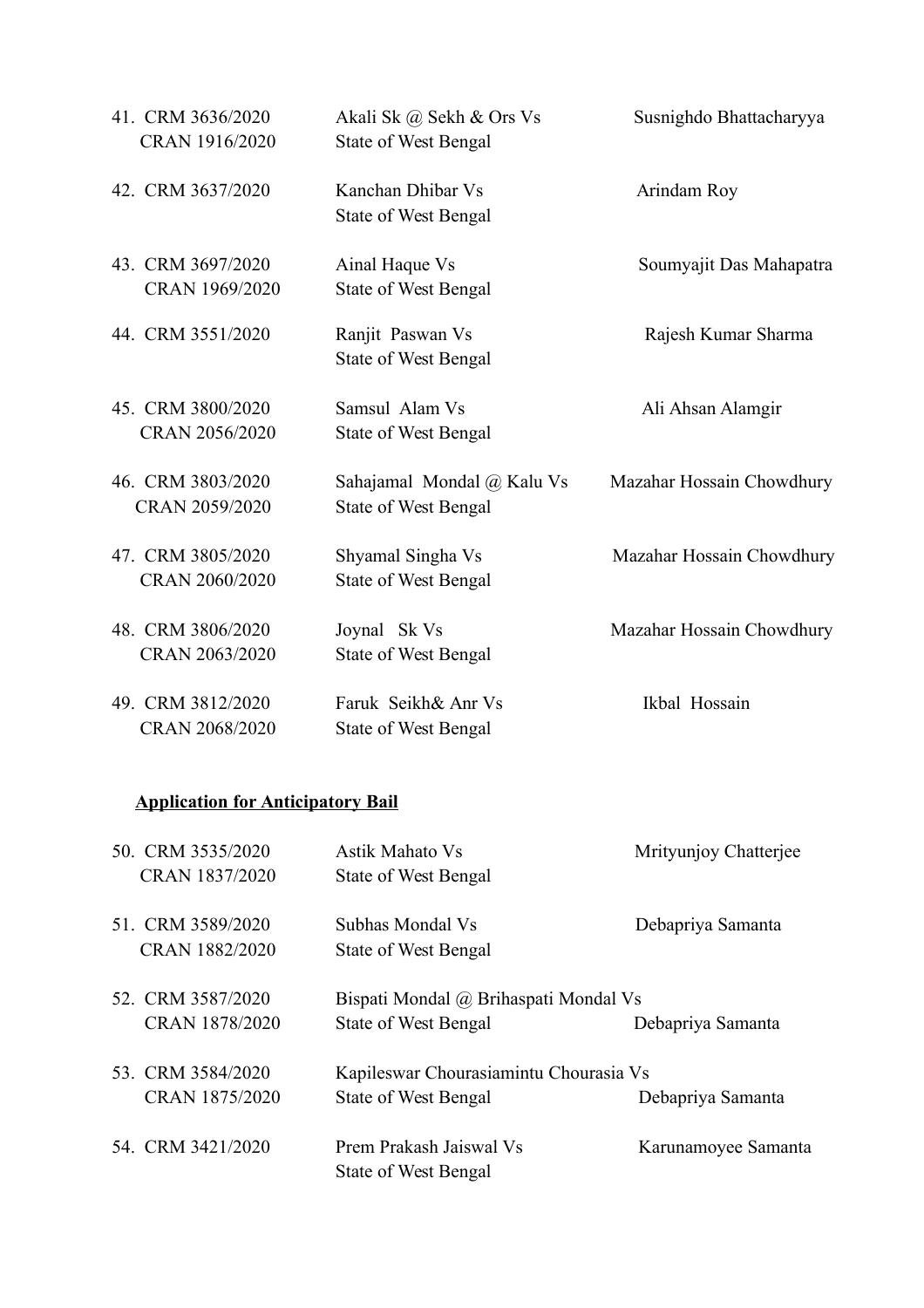| 55. CRM 3613/2020<br>CRAN 1908/2020        | Sadhan Kahar & Ors Vs<br><b>State of West Bengal</b>                       | Angshuman Chakraborty     |
|--------------------------------------------|----------------------------------------------------------------------------|---------------------------|
| 56. CRM 3617/2020<br>CRAN 1910/2020        | Sajimul Sk & Anr Vs<br><b>State of West Bengal</b>                         | Mrityunjoy Chatterjee     |
| 57. CRM 3635/2020<br>CRAN 1915/2020        | Sumit Modak & Anr. Vs<br><b>State of West Bengal</b>                       | Susnigdho Bhattacharyya   |
| 58. CRM 3631/2020                          | Madan Seikh & Anr. Vs<br><b>State of West Bengal</b>                       | Arindam Roy               |
| 59. CRM 3629/2020                          | Kabatullah Hakim & Ors Vs<br><b>State of West Bengal</b>                   | Arindam Roy               |
| 60. CRM 3630/2020                          | Kamrejjaman Sk @ Badsha @ Md Kamrujjaman Vs<br><b>State of West Bengal</b> | Arindam Roy               |
| 61. CRM 3633/2020                          | Rentu Mallick Vs<br><b>State of West Bengal</b>                            | Arindam Roy               |
| 62. CRM 3572/2020<br>CRAN 1864/2020        | Krishnendu Ghosh Vs<br><b>State Of West Bengal</b>                         | Ananda Keshari            |
| 63. CRM 3582/2020<br>CRAN 1873/2020        | Pintu Kundu Vs<br><b>State Of West Bengal</b>                              | Nazir Ahmed               |
| 64. CRM 3591/2020<br><b>CRAN 1888/2020</b> | Bapik Mondal@Bapi Mondal Vs<br><b>State Of West Bengal</b>                 | Pawan Kumar Gupta         |
| 65. CRM 3598/2020                          | Gour Chandra Garai & Anr Vs<br><b>State Of West Bengal</b>                 | Banibrata Datta           |
| 66. CRM 3809/2020<br>CRAN 2066/2020        | Badur Sk & Ors Vs<br><b>State Of West Bengal</b>                           | Mazahar Hossain Choudhury |
| 67. CRM 3681/2020<br>CRAN 1954/2020        | Nasir Khan & Ors Vs<br><b>State Of West Bengal</b>                         | <b>Kunal Ganguly</b>      |
| 68. CRM 3682/2020<br>CRAN 1956/2020        | Krishnendu Ghosh Vs<br><b>State Of West Bengal</b>                         | Anand Keshari             |
| 69. CRM 3684/2020<br>CRAN 1960/2020        | Mithu Mondal Vs<br><b>State Of West Bengal</b>                             | Mujibar Ali Naskar        |
| 70. CRM 3695/2020<br>CRAN 1966/2020        | Shyamal Gorain & Ors Vs<br><b>State Of West Bengal</b>                     | <b>Kunal Ganguly</b>      |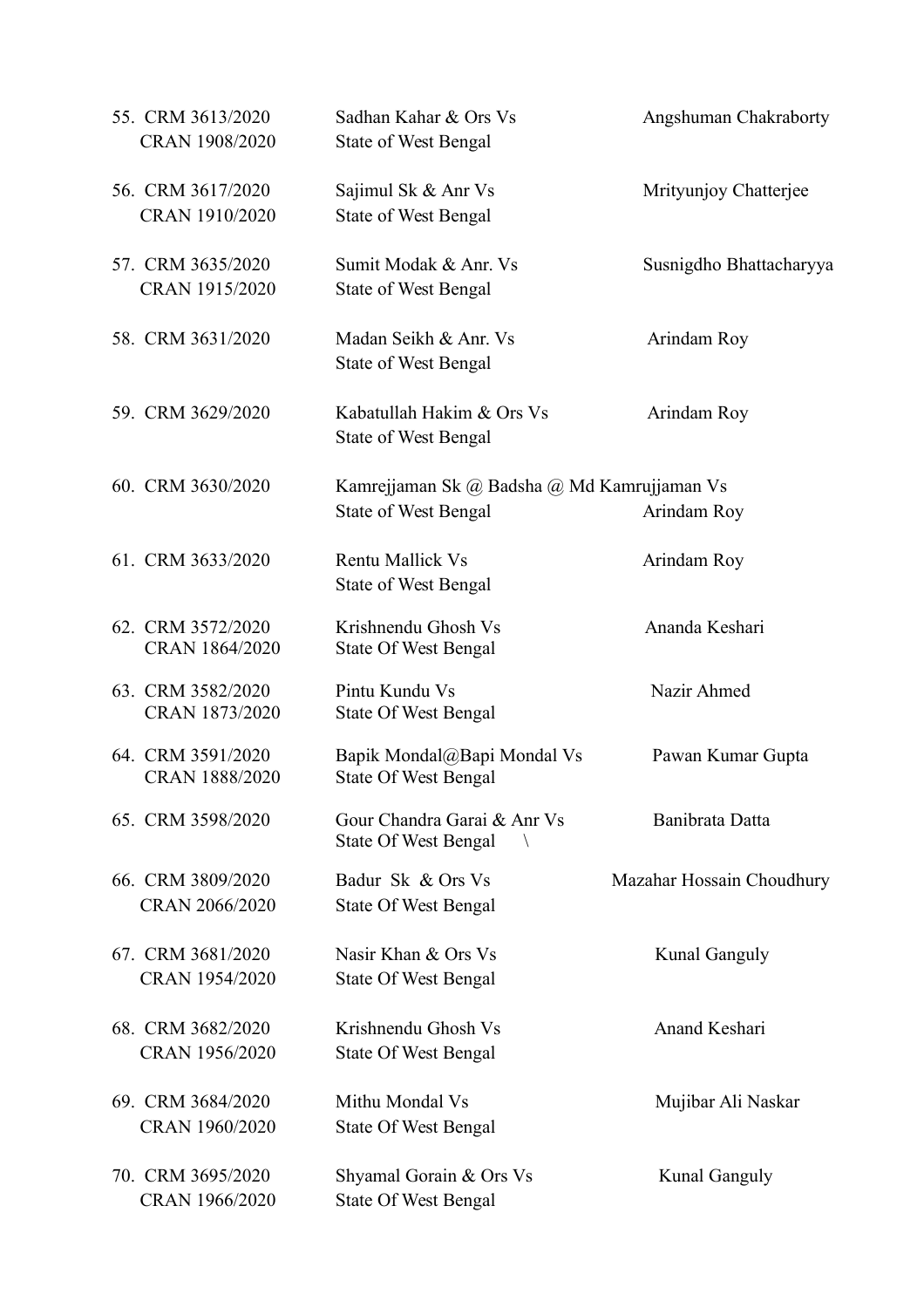## **Admission of Appeal**

| 71. CRA 161/2020 | Arun Bhattacharya & Anr Vs | Sanjida Sultana |
|------------------|----------------------------|-----------------|
| CRAN 1884/2020   | State of West Bengal       |                 |
| CRAN 1885/2020   |                            |                 |

## **Bail in connection with Appeal**

| 72. CRA 175/2016   | Roshni Begum Vs                  | Md. Sabir Ahmed |
|--------------------|----------------------------------|-----------------|
| CRAN 1887/2020     | State of West Bengal             |                 |
| CRAN 1493/2020     |                                  |                 |
| CRAN 1517/2020     |                                  |                 |
| 73. CRAN 1912/2020 | Baban Majumder @ Rajesh Mazumdar |                 |
|                    | Vs                               | Subir Debnath   |
| With               | State of West Bengal             |                 |
| CRA 317/2016       |                                  |                 |

## **Application**

| 74. CRAN 1906/2020 | Dipraj @ Dipu Chhetri Vs    |             |
|--------------------|-----------------------------|-------------|
| With               | State of West Bengal        | Navanil De  |
| CRM 3212/2020      |                             |             |
| 75. CRM 2923/2020  | Prasanta Mallick Vs         | Brajesh Jha |
| CRAN 1909/2020     | <b>State of West Bengal</b> |             |
| 76. CRAN 1914/2020 | Saddam Sk & Ors Vs          | Arindam Roy |
| With               | State of West Bengal        |             |
| CRM 3101/2020      |                             |             |
|                    |                             |             |

## **Cancellation of Bail**

| 77. CRM 3683/2020 | State of W.B. Vs | Md Anwar Hossain |
|-------------------|------------------|------------------|
| CRAN 1955/2020    | Md Sabir Ahamed  |                  |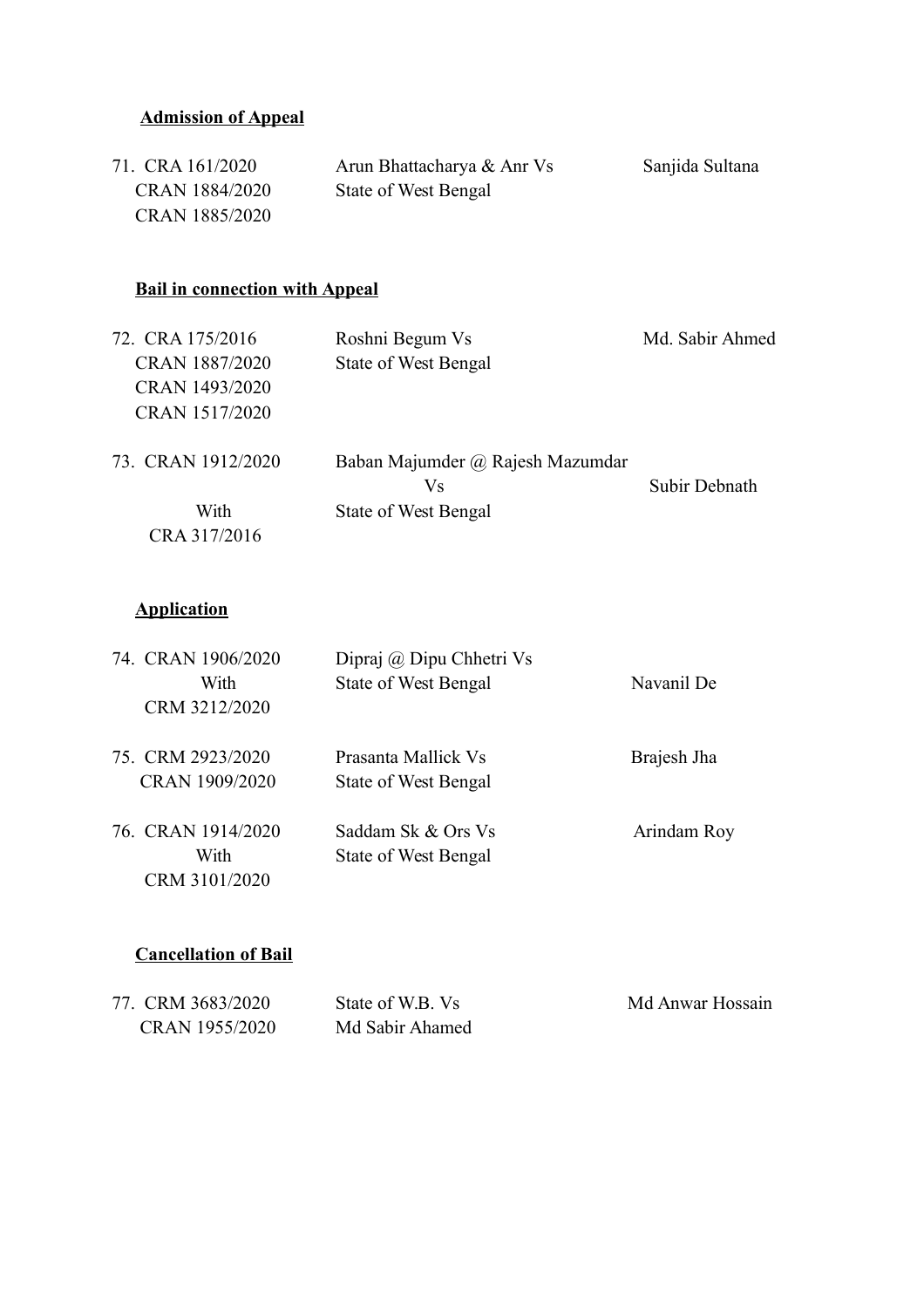**Appellate Side**

On Tuesday, the 2<sup>nd</sup> June, 2020 (through Video Conference)  $\left($ Court No.3)

At 10.30 A.M.

### **The Hon'ble Justice Joymalya Bagchi**

**And**

### **The Hon'ble Justice Suvra Ghosh**

### **Application**

| $1_{-}$ | MAT 443/2020                           | The Board of Trustees for The Port of Kol & Anr Vs          |                        |
|---------|----------------------------------------|-------------------------------------------------------------|------------------------|
|         | CAN 3134/2020<br>CAN 3135/2020<br>With | Hindustan Steel Works Construction Ltd & Ors<br>Amit Kr Nag |                        |
|         | WP 4795(W)/2020                        |                                                             |                        |
| 2.      | MAT 1971/2019                          | Aditya Nath Jha Vs                                          | Debdooti Dutta         |
|         | CAN 2447/2020                          | Union of India & Ors.                                       |                        |
|         | CAN 3136/2020                          |                                                             |                        |
|         | CAN 3137/2020                          |                                                             |                        |
|         | 3. MAT 240/2020                        | Uco Bank Vs                                                 | Santosh Kumar Ray      |
|         | CAN 3105/2020                          | Siten Saha Roy & Ors                                        |                        |
|         | CAN 1311/2020                          |                                                             |                        |
|         | <b>Application For Bail</b>            |                                                             |                        |
|         | 4. CRM 3402/2020                       | Samar Adhikary Vs                                           | Shibaji Kumar Das      |
|         | CRAN 1712/2020                         | <b>State of West Bengal</b>                                 |                        |
|         | 5. CRM 3512/2020                       | Laxman @ Lakshman Das & Anr Vs                              | Shibaji Kumar Das      |
|         | CRAN 1812/2020                         | <b>State of West Bengal</b>                                 |                        |
|         | 6. CRM 3516/2020                       | Rabindranath Mondal @ Rabin @ Bag Vs                        | Debabrata Mondal       |
|         |                                        |                                                             |                        |
|         | CRAN 1814/2020                         | <b>State of West Bengal</b>                                 |                        |
|         | 7. CRM 3525/2020                       | Mousumi Gomes & Anr Vs                                      | Deepak Kumar Prahladka |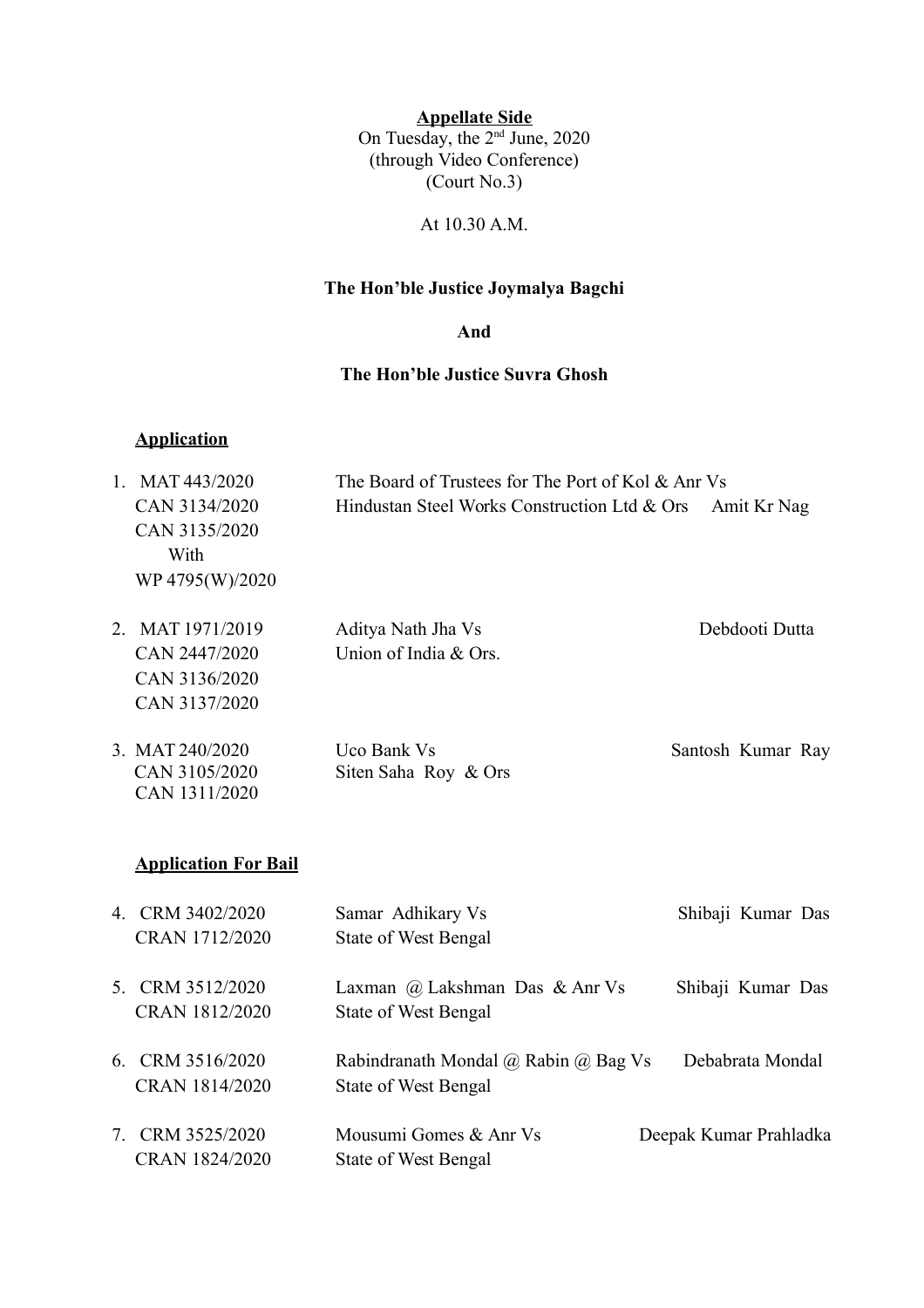| 8. CRM 3471/2020<br>CRAN 1776/2020  | Surojit Mallick Vs<br><b>State of West Bengal</b>                               | Nilanjan Adhikari    |
|-------------------------------------|---------------------------------------------------------------------------------|----------------------|
| 9. CRM 3482/2020<br>CRAN 1786/2020  | Sujat Ali Sk. Vs<br><b>State of West Bengal</b>                                 | Sonali Das           |
| 10. CRM 3532/2020<br>CRAN 1829/2020 | Mukul Sk & Anr Vs<br><b>State of West Bengal</b>                                | Islam Nasreen Jahan  |
| 11. CRM 3540/2020<br>CRAN 1838/2020 | Bhoja Mondal@Ramesh Vs<br><b>State of West Bengal</b>                           | Debabrata Das Gupta  |
| 12. CRM 3545/2020<br>CRAN 1851/2020 | Ashoke Haldar @ Ashok Haldar Vs<br><b>State of West Bengal</b>                  | Debajyoti Deb        |
| 13. CRM 3306/2020                   | Amit Singh Vs<br><b>State of West Bengal</b>                                    | Brajesh Jha          |
| 14. CRM 3424/2020<br>CRAN 1738/2020 | Sumit Kumar Poddar@Chhotan Poddar Vs<br>The Intelligence officer, NCB Kol. Z.U. | Ayan Chakraborty     |
| 15. CRM 3415/2020<br>CRAN 1725/2020 | Sangita Shaw@Sahu Vs<br><b>State of West Bengal</b>                             | Subhabrata Chowdhury |
| 16. CRM 3543/2020<br>CRAN 1840/2020 | Chandra Nath Majhi Vs<br><b>State of West Bengal</b>                            | Shibaji Kumar Das    |
| 17. CRM 3539/2020<br>CRAN 1836/2020 | Paritosh Mistry Vs<br><b>State of West Bengal</b>                               | <b>Binay Shaw</b>    |
| 18. CRM 2891/2020<br>CRAN 1968/2020 | Parimal Chandra Saha Vs<br><b>State of West Bengal</b>                          | Supratic Ray         |
| 19. CRM 3601/2020<br>CRAN 1896/2020 | Ramesh Kumar Vs<br><b>State of West Bengal</b>                                  | Pawan Kumar Gupta    |
| 20. CRM 3603/2020<br>CRAN 1897/2020 | Sripati Halder Vs<br><b>State of West Bengal</b>                                | Pawan Kumar Gupta    |
| 21. CRM 3604/2020<br>CRAN 1901/2020 | Swapan Sardar @ Laltu & Ors. Vs<br><b>State of West Bengal</b>                  | Debapriya Samanta    |
| 22. CRM 3605/2020<br>CRAN 1899/2020 | Lekbas Sk Vs<br>Union of India                                                  | Navanil De           |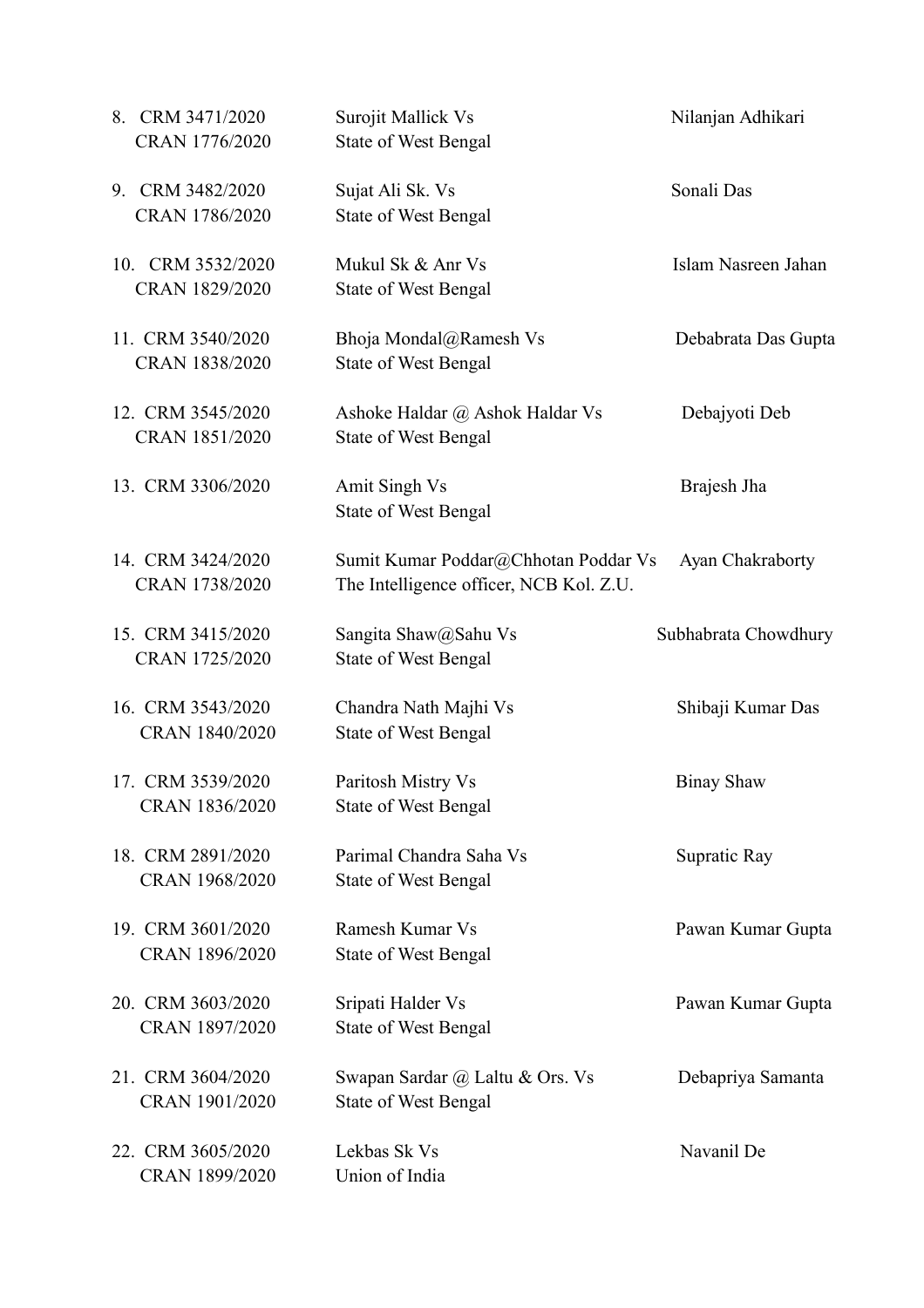| 23. CRM 3607/2020<br>CRAN 1902/2020       | Gopal Paul Vs<br><b>State of West Bengal</b>                  | Kalipada Das         |
|-------------------------------------------|---------------------------------------------------------------|----------------------|
| 24. CRM 3644/2020<br>CRAN 1923/2020       | Imdat Sardar Vs<br><b>State of West Bengal</b>                | Debjyoti Deb         |
| 25. CRM 3642/2020<br>CRAN 1921/2020       | Anupam Bhattacharya Vs<br><b>State of West Bengal</b>         | Subhasis Saha        |
| 26. CRM 3640/2020<br>CRAN 1919/2020       | Gunjan Ghosh Vs<br><b>State of West Bengal</b>                | Moyukh Mukherjee     |
| 27. CRAN 2027/2020<br>In<br>CRM 2830/2020 | Abhiram Mandal Vs<br><b>State of West Bengal</b>              | Swarnali Saha        |
| 28. CRM 3639/2020<br>CRAN 1918/2020       | Md Shakir Hussain@Md Tipu Vs<br><b>State of West Bengal</b>   | Md Zohaib Rauf       |
| 29. CRM 3648/2020                         | Chandan Vs<br><b>State of West Bengal</b>                     | Md Khairul           |
| 30. CRM 3649/2020                         | Kanchan Dhibar Vs<br><b>State of West Bengal</b>              | Arindam Roy          |
| 31. CRM 3650/2020<br>CRAN 1928/2020       | Bablu Islam Vs<br><b>State of West Bengal</b>                 | Satadru Lahiri       |
| 32. CRM 3651/2020                         | Md Kalu Sk & Ors Vs<br><b>State of West Bengal</b>            | Arindam Roy          |
| 33. CRM 3653/2020<br>CRAN 1930/2020       | Sahibur Islam & Anr Vs<br><b>State of West Bengal</b>         | Saryati Dutta        |
| 34. CRM 3654/2020                         | Nasima Khatun @ Nasima Bibi Vs<br><b>State of West Bengal</b> | Arindam Roy          |
| 35. CRM 3655/2020<br>CRAN 1933/2020       | Gopal Mal Vs<br><b>State of West Bengal</b>                   | <b>Kunal Ganguly</b> |
| 36. CRM 3657/2020<br>CRAN 1931/2020       | Pappu Makal@Pappu Munda Vs<br><b>State of West Bengal</b>     | Satadru Lahiri       |
| 37. CRM 3660/2020<br>CRAN 1935/2020       | Karuna Sindhu Majhi & Anr Vs<br><b>State of West Bengal</b>   | Satadru Lahiri       |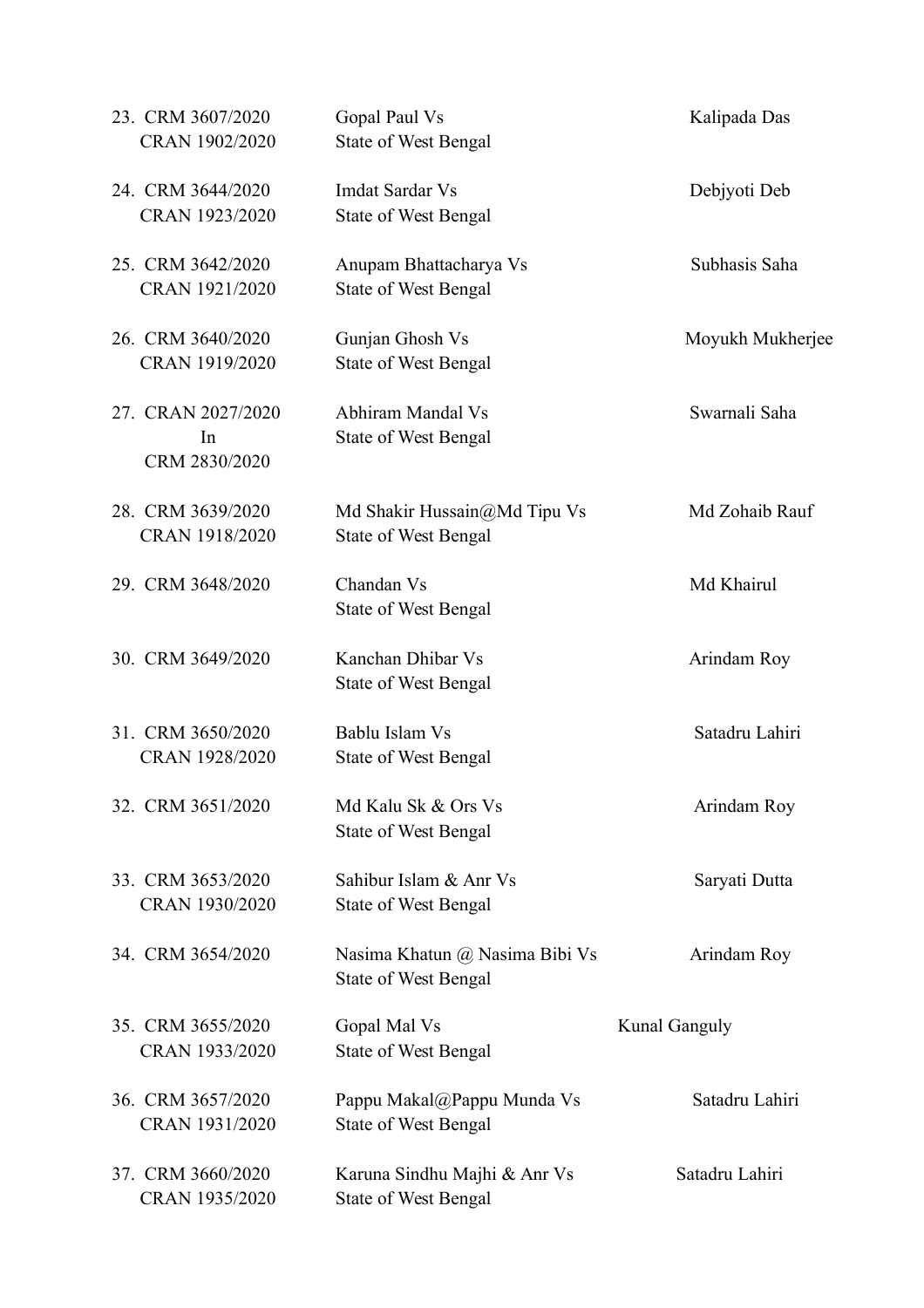| 38. CRM 3661/2020<br>CRAN 1936/2020 | Dibyendu Roy Vs<br>Union of India                                       | Satadru Lahiri          |
|-------------------------------------|-------------------------------------------------------------------------|-------------------------|
| 39. CRM 3663/2020<br>CRAN 1940/2020 | Shri Narayan She Vs<br><b>State of West Bengal</b>                      | Balaram Pandit          |
| 40. CRM 3664/2020<br>CRAN 1941/2020 | Abdur Rahim Vs<br><b>State of West Bengal</b>                           | Safdar Azam             |
| 41. CRM 3665/2020                   | Ranaul Hoque @ Rana Vs<br><b>State of West Bengal</b>                   | Koustav Bagchi          |
| 42. CRM 3667/2020                   | Md Rohit @ Rahul Vs<br><b>State of West Bengal</b>                      | Koustav Bagchi          |
| 43. CRM 3668/2020                   | Rajib Basak Vs<br><b>State of West Bengal</b>                           | Jaydeep Kanta Bhowmick  |
| 44. CRM 3669/2020<br>CRAN 1942/2020 | Rahul Kumar@Keshab Vs<br><b>State of West Bengal</b>                    | Saryati Dutta           |
| 45. CRM 3670/2020<br>CRAN 1945/2020 | Safikul Sardar @ Safik Vs<br><b>State of West Bengal</b>                | Satadru Lahiri          |
| 46. CRM 3672/2020<br>CRAN 1946/2020 | Puspa Haldar@Jaya & Anr Vs<br><b>State of West Bengal</b>               | Dev Kumar Sharma        |
| 47. CRM 3673/2020<br>CRAN 1947/2020 | Anupa Bibi @ Babi Begum Vs<br><b>State of West Bengal</b>               | Satadru Lahiri          |
| 48. CRM 3674/2020                   | Manirul Islam Sardar@Monirul Vs<br><b>State of West Bengal</b>          | Satadru Lahiri          |
| 49. CRM 3675/2020<br>CRAN 1949/2020 | Md. Jamsed Ali Mondal @ Jamser Mondal Vs<br><b>State of West Bengal</b> | Satadru Lahiri          |
| 50. CRM 3676/2020<br>CRAN 1948/2020 | Sanjay Roy & Anr Vs<br><b>State of West Bengal</b>                      | Jaydeep Kanta Bhowmik   |
| 51. CRM 3677/2020<br>CRAN 1952/2020 | Utpal Ghosh & Ors Vs<br><b>State of West Bengal</b>                     | Soumyajit Das Mahapatra |
| 52. CRM 3678/2020<br>CRAN 1951/2020 | <b>Ashfaque Ahmed Vs</b><br><b>State of West Bengal</b>                 | Satadru Lahiri          |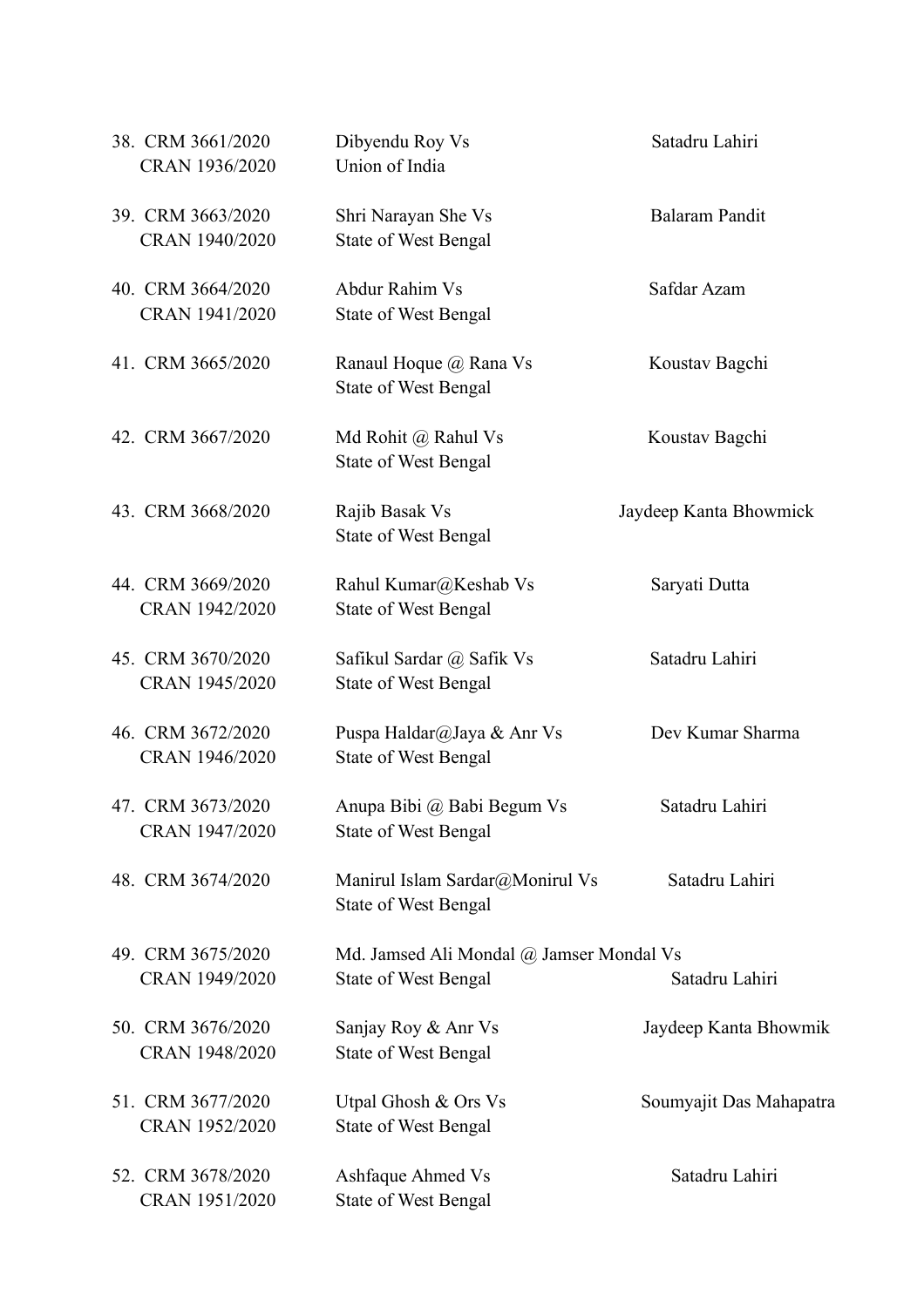| 53. CRM 3679/2020                   | Pratap Saha @ Pranav Kr Saha @ Punnu @ Punu Vs<br><b>State of West Bengal</b><br>Koustav Bagchi |                          |
|-------------------------------------|-------------------------------------------------------------------------------------------------|--------------------------|
| 54. CRM 3680/2020<br>CRAN 1953/2020 | Joydeb Hazra @ Chotka& Anr Vs<br><b>State of West Bengal</b>                                    | Satadru Lahiri           |
| 55. CRM 3685/2020                   | Shubhashish Saha @ Shubhasish Saha Vs                                                           |                          |
| CRAN 1957/2020                      | <b>State of West Bengal</b>                                                                     | Mazhar Hossain Chowdhury |
| 56. CRM 3686/2020<br>CRAN 1958/2020 | Achat Ali Molla & Ors. Vs<br><b>State of West Bengal</b>                                        | Satadru Lahiri           |
| 57. CRM 3687/2020                   | Fajiruddin Mian@Bhondra & Anr Vs<br><b>State of West Bengal</b>                                 | Jaydeep Kanta Bhowmick   |
| 58. CRM 3688/2020<br>CRAN 1959/2020 | Palash Ghosh & Ors Vs<br><b>State of West Bengal</b>                                            | Mazhar Hossain Chowdhury |
| 59. CRM 3689/2020                   | <b>Imteyaz Ahmed Vs</b><br><b>State of West Bengal</b>                                          | Md Khairul               |
| 60. CRM 3690/2020<br>CRAN 1961/2020 | Sahadat Gazi & Ors. Vs<br><b>State of West Bengal</b>                                           | Debajyoti Deb            |
| 61. CRM 3691/2020<br>CRAN 1962/2020 | Bishu Mondal @ Bishu Vs<br><b>State of West Bengal</b>                                          | Mazhar Hossain Chowdhury |
| 62. CRM 3692/2020<br>CRAN 1963/2020 | Sk Jaber Ali Vs<br><b>State of West Bengal</b>                                                  | Mijibar Ali Naskar       |
| 63. CRM 3693/2020<br>CRAN 1964/2020 | Bappa Gazi @ Saddam Hossain Gazi & Ors. Vs<br><b>State of West Bengal</b>                       | Debajyoti Deb            |
| 64. CRM 3694/2020<br>CRAN 1965/2020 | Sk Sanawar Ali@Badsah Vs<br><b>State of West Bengal</b>                                         | Mujibar Ali Naskar       |
| 65. CRM 3696/2020<br>CRAN 1967/2020 | Ajit Debbarma @ Ajit Deb Barma Vs<br><b>State of West Bengal</b>                                | Koustav Bagchi           |

# **Application for Anticipatory Bail**

| 66. CRM 3647/2020 | Nitya Gopal Maity & Anr Vs | Navanil De |
|-------------------|----------------------------|------------|
| CRAN 1927/2020    | State of West Bengal       |            |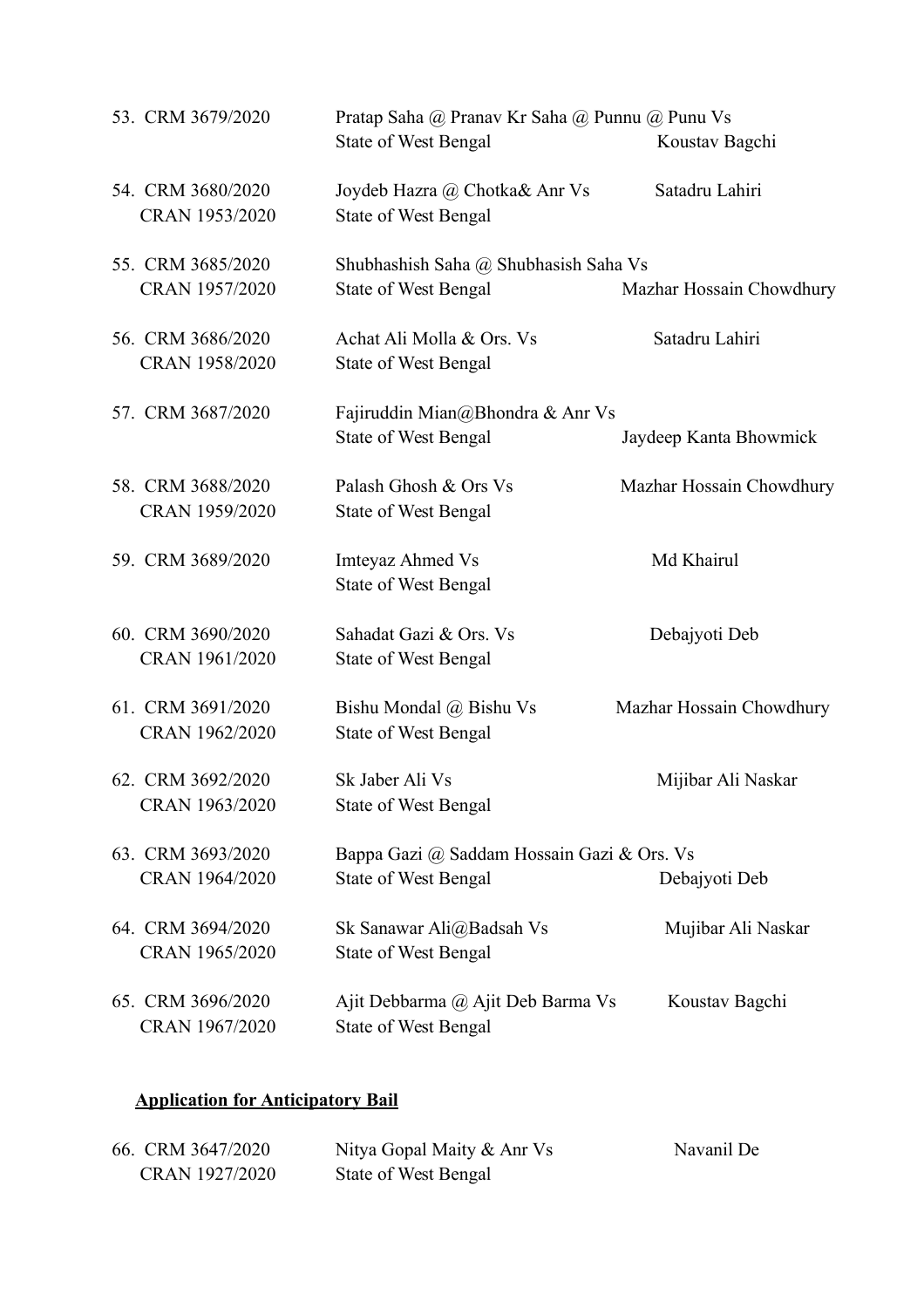| 67. CRM 3646/2020<br>CRAN 1925/2020 | Sikerndar Shaw@Tuntun & Ors Vs<br><b>State of West Bengal</b>       | Ujjal Ray            |
|-------------------------------------|---------------------------------------------------------------------|----------------------|
| 68. CRM 3645/2020<br>CRAN 1924/2020 | Kalu Sk@Golam Mustafa@Nurul Islam Vs<br><b>State of West Bengal</b> | Debapriya Samanta    |
| 69. CRM 3643/2020<br>CRAN 1922/2020 | Pintu Kundu Vs<br>State of West Bengal                              | Nazir Ahmed          |
| 70. CRM 3641/2020<br>CRAN 1920/2020 | Kabir Sk & Anr Vs<br><b>State of West Bengal</b>                    | Debapriya Samanta    |
| 71. CRM 3656/2020                   | Sujay Mondal Vs<br>State of West Bengal                             | Arindam Roy          |
| 72. CRM 3652/2020<br>CRAN 1929/2020 | Sahajahan Ali & Ors Vs<br><b>State of West Bengal</b>               | Satadru Lahiri       |
| 73. CRM 3658/2020<br>CRAN 1932/2020 | Kadam Khan & Ors Vs<br>State of West Bengal                         | <b>Kunal Ganguly</b> |
| 74. CRM 3659/2020<br>CRAN 1934/2020 | Vaddi Premalatha & Anr Vs<br><b>State of West Bengal</b>            | Sujoy Chakraborty    |
| 75. CRM 3662/2020                   | Anikul Sk & Anr Vs<br><b>State of West Bengal</b>                   | Arindam Roy          |
| 76. CRM 3666/2020                   | Balai Majhi @ Balaram Majhi Vs<br>State of West Bengal              | Arindam Roy          |
| 77. CRM 3671/2020                   | Sourav Ghosh Vs<br>State of West Bengal                             | Koustav Bagchi       |

# **Bail in connection with Appeal**

| 78. CRA 238 /2015 | Biswanath Adhikary @ Bishu Vs. | S.S. Saha |
|-------------------|--------------------------------|-----------|
| CRAN 1411/2020    | Union of India                 |           |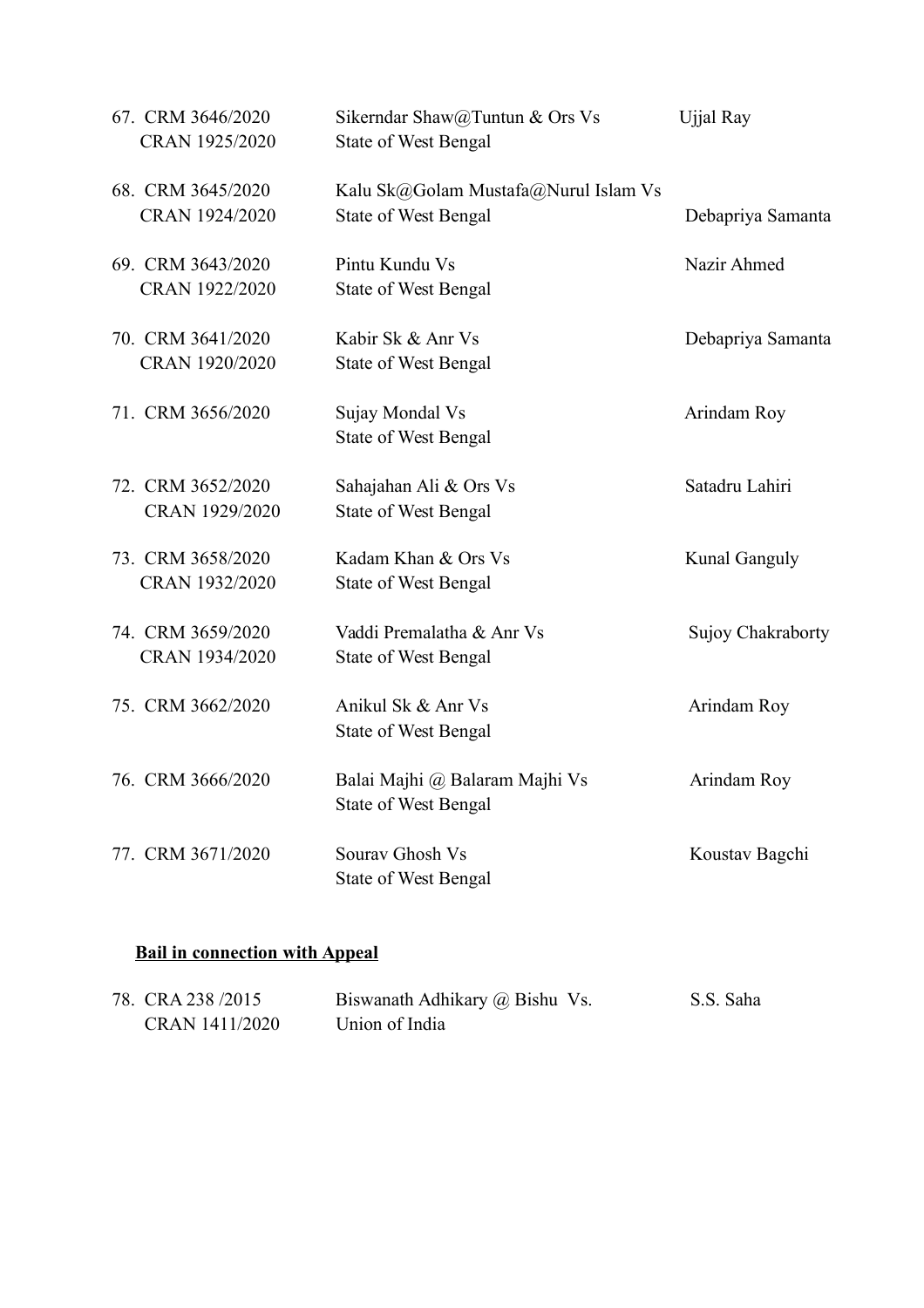**Appellate Side**

On Tuesday, the 2<sup>nd</sup> June, 2020 (through Video Conference) (Court No.4)

At 10.30 A.M.

## **The Hon'ble Justice Debangsu Basak**

### **Motion**

| 1. WP $5430(W)/2020$                  | M/S. Harshit Enterprise & Anr. Vs<br>State of West Bengal & Anr.        | Partha Ghosh             |
|---------------------------------------|-------------------------------------------------------------------------|--------------------------|
| 2. WP 5394(W)/2020<br>CAN 3080/2020   | The University of Calcutta & Ors. Vs<br>Bar Council of India & Ors.     | Sandip Dasgupta          |
| 3. WP $5078(W)/2020$<br>CAN 3110/2020 | Sridipa Mandal & Anr Vs<br>W.B.University of Health Sciences & Ors      | Animesh Bhattacharya     |
| 4. WP 5395(W)/2020                    | Sk. Safikul Islam Vs<br>State of West Bengal & Ors.                     | Pintu Karar              |
| 5. WP 5402(W)/2020<br>CAN 3097/2020   | Dr. Sukanta Majumdar & Anr. Vs<br>State of West Bengal & Ors.           | Arijit Bakshi            |
| 6. WP $5403(W)/2020$<br>CAN 3098/2020 | Kausar Ali Mullick Vs<br>State of West Bengal & Ors.                    | Md. Zesshan Uddin        |
| 7. WP 5404(W)/2020<br>CAN 3099/2020   | Ghosh Brothers & Anr. Vs<br>State of West Bengal & Ors.                 | Suvam Sinha              |
| 8. WP 5411(W)/2020<br>CAN 3111/2020   | Edmund Benjamin Vs<br>State of West Bengal & Ors.                       | Sanjay Mazoomdar         |
| 9. WP 5422(W)/2020<br>CAN 3118/2020   | Visual Imaging Systems P. Ltd. & Anr. Vs<br>State of West Bengal & Ors. | <b>Bodhisatta Biswas</b> |
| 10. WP 5392(W)/2020<br>CAN 3076/2020  | Dr. Soma Mallick Vs<br>State of West Bengal & Ors.                      | Samir Halder             |
| 11. WP 5419(W)/2020<br>CAN 3117/2020  | Prasenjit Jatuya & Anr. Vs<br>State of West Bengal & Ors.               | Kaushik Mandal           |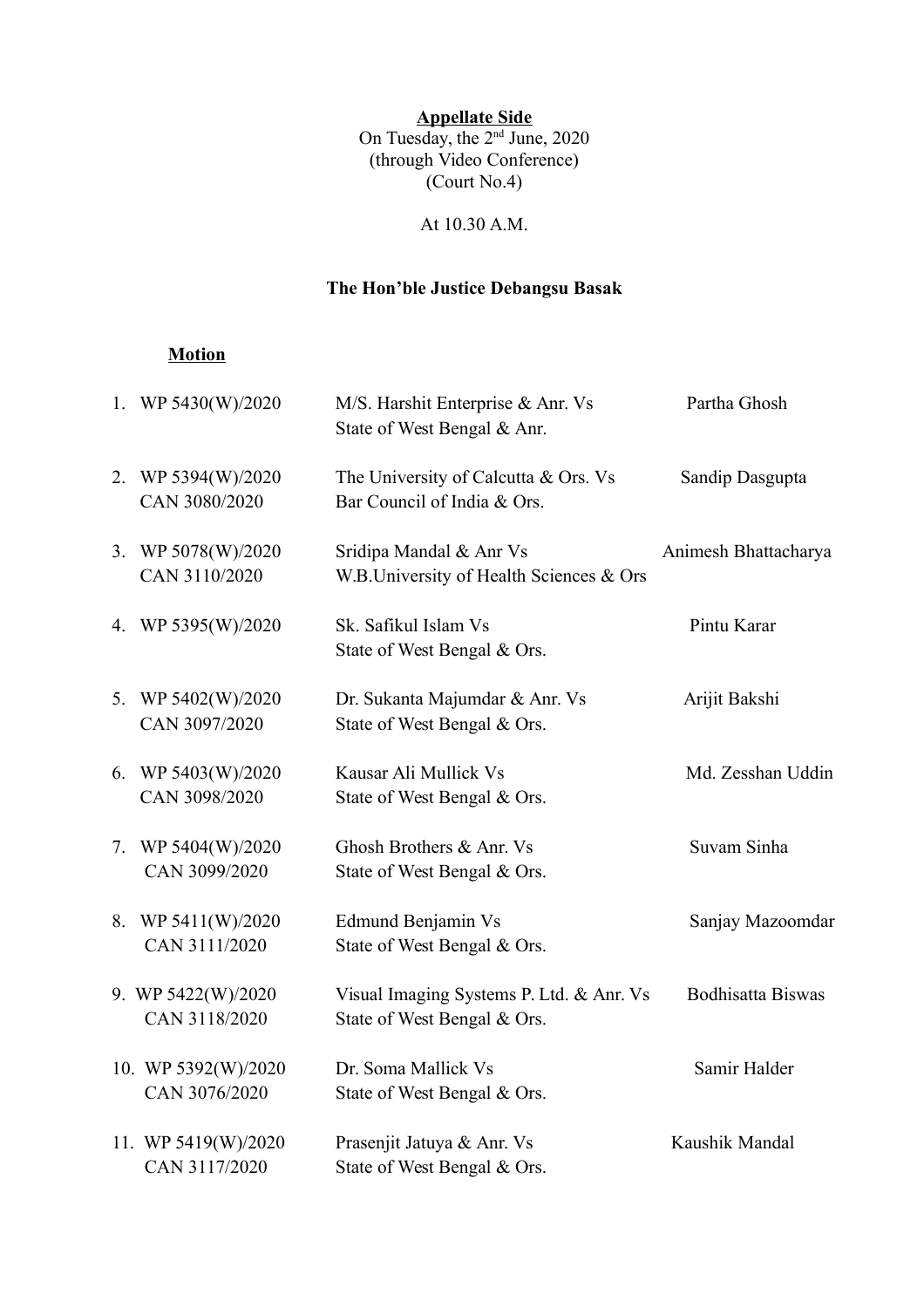| 12. WP 5420(W)/2020                  | Anjali Chakraborty Vs<br>State of West Bengal & Ors.                | Sakti Pada Jana     |
|--------------------------------------|---------------------------------------------------------------------|---------------------|
| 13. WP 5421(W)/2020                  | Indrani Chowdhury Vs<br>State of West Bengal & Ors.                 | Sakti Pada Jana     |
| 14. WP 5427(W)/2020<br>CAN 3122/2020 | Asish Kar Vs<br>State of West Bengal & Ors                          | Indranuj Dutta      |
| 15. WP 5431(W)/2020<br>CAN 3129/2020 | Dipankar Jana & Ors. Vs<br>State of West Bengal & Ors.              | Indrajeet Dasgupta  |
| 16. WP 5433(W)/2020<br>CAN 3131/2020 | Orissa Metaliks Pvt. Ltd. Vs<br>Union of India & Ors.               | Meghajit Mukherjee  |
| 17. WP 5434(W)/2020<br>CAN 3132/2020 | Rashmi Metaliks Ltd. & Anr. Vs<br>Union of India & Ors.             | Shivangi Thard      |
| 18. WP 5389(W)/2020<br>CAN 3070/2020 | Mahadeb Ghosh & Ors Vs<br>Durgapur Municipal Corporation & Ors      | Arnab Basu Mallick  |
| 19. WP 5381(W)/2020<br>CAN 3062/2020 | Maithan Ceramic Ltd & Anr Vs<br>Sail & Ors                          | Debanjan Ghosh      |
| 20. WP 5428(W)/2020<br>CAN 3123/2020 | Sabita Machhuar Vs<br>State of West Bengal & Ors                    | Pawan Kumar Gupta   |
| 21. WP 5429(W)/2020<br>CAN 3124/2020 | <b>Apex Solutions Vs</b><br>Union of India & Ors                    | Nabankur Paul       |
| 22. WP 5432(W)/2020<br>CAN 3130/2020 | Pradeep Kumar Singh Vs<br>Union of India & Ors.                     | Sudipta Nayan Ghosh |
| 23. WP 5367(W)/2020<br>CAN 3044/2020 | Bhaskar Mallick & Ors Vs<br><b>State of West Bengal</b>             | Suman Banerjee      |
| 24. WP 5361(W)/2020                  | Deb Kumar Dutta Vs<br>The Registrar of Co-Operative Society $&$ Ors | Debolina Sarkar     |
| 25. WP 5362(W)/2020                  | Sanat Sur Vs<br>The Registrar of Co-Operative Society $\&$ Ors      | Debolina Sarkar     |
| 26. WP 5364(W)/2020                  | Chanchal Sen Vs<br>The Registrar of Co-Operative Society & Ors      | Debolina Sarkar     |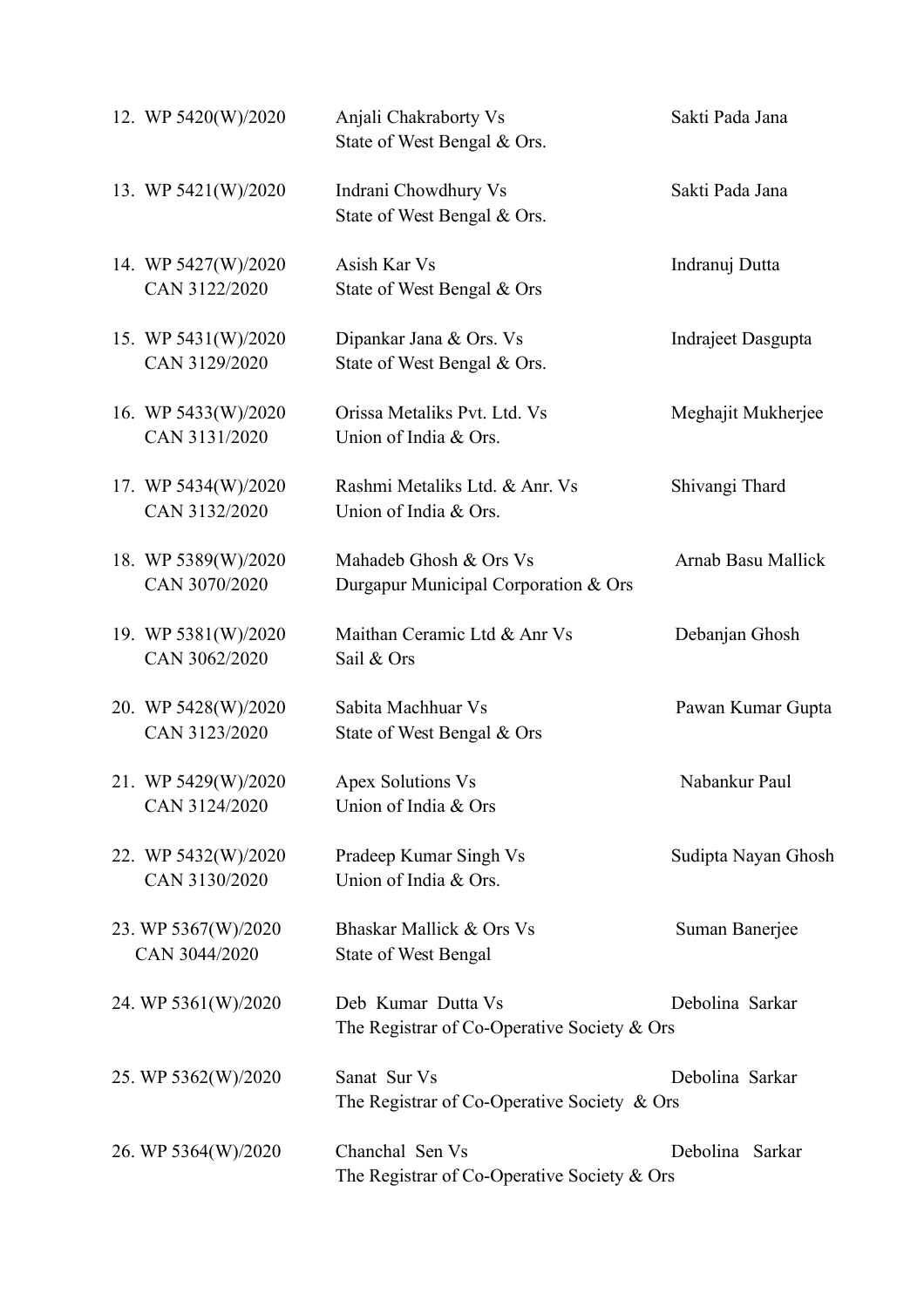| 27. WP 5407(W)/2020<br>CAN 3101/2020                  | Bijay Mandal Vs<br>State of West Bengal & Ors.                                                   | Avinaba Patra            |
|-------------------------------------------------------|--------------------------------------------------------------------------------------------------|--------------------------|
| 28. WP 5385(W)/2020                                   | Subhadra Koiri@Subhadra Mahato@ Subhadra Koiri Maha Vs<br>Union of India & Ors                   | Subhabrata Bandyopadhyay |
| 29. WP 4254(W)/2020<br>CAN 3040/2020<br>CAN 3048/2020 | Ashraf Ali Mondal Vs<br>State of West Bengal & Ors                                               | Indrajit Bhattacharjee   |
| 30. WP 5388(W)/2020<br>CAN 3069/2020                  | Sanjeev Yadav Vs<br>State of West Bengal & Ors                                                   | Vivekananda Bose         |
| 31. WP 5373(W)/2020<br>CAN 3055/2020                  | Green Band Apaetments Private Limited & Ors Vs<br>State of West Bengal & Ors                     | Ajay Gaggar              |
| 32. WP 4498(W)/2020                                   | Balurghat B. Ed College & Anr Vs<br>Assistant Commissioner of Income Tax, Circle 3(2) Malda & Or | Rajarshi Chatterjee      |

## **Application**

|  | 33. WP 5365(W)/2020  | Dr Manik Biswas & Ors. Vs            | Samir Halder       |
|--|----------------------|--------------------------------------|--------------------|
|  | CAN 3041/2020        | State of West Bengal & Ors.          |                    |
|  | CAN 3077/2020        |                                      |                    |
|  | 34. WP 19158(W)/2019 | Sandipan Pramanik Vs                 | Neelina Chatterjee |
|  | CAN 3078/2020        | State of West Bengal & Ors           |                    |
|  | CAN 3079/2020        |                                      |                    |
|  | 35. WP 20543(W)/2019 | Ruhul Ali Khan Vs                    | Paramita Maity     |
|  | CAN 3082/2020        | State of West Bengal & Ors           |                    |
|  | CAN 3083/2020        |                                      |                    |
|  | 36. WP 4370(W)/2019  | Abhishek Som Vs                      | Arkaprava Sen      |
|  | CAN 3112/2020        | State of West Bengal & Ors.          |                    |
|  | CAN 3113/2020        |                                      |                    |
|  | 37. WP 23030(W)/2017 | Rashmi Metaliks Limited Vs           | P. Sinha           |
|  | CAN 3120/2020        | Union of India & Ors                 |                    |
|  | CAN 3121/2020        |                                      |                    |
|  | 38. WP 2115(W)/2020  | Victor Construction Pvt Ltd & Anr Vs | <b>Teesham Das</b> |
|  | CAN 3126/2020        | The KMC & Ors                        |                    |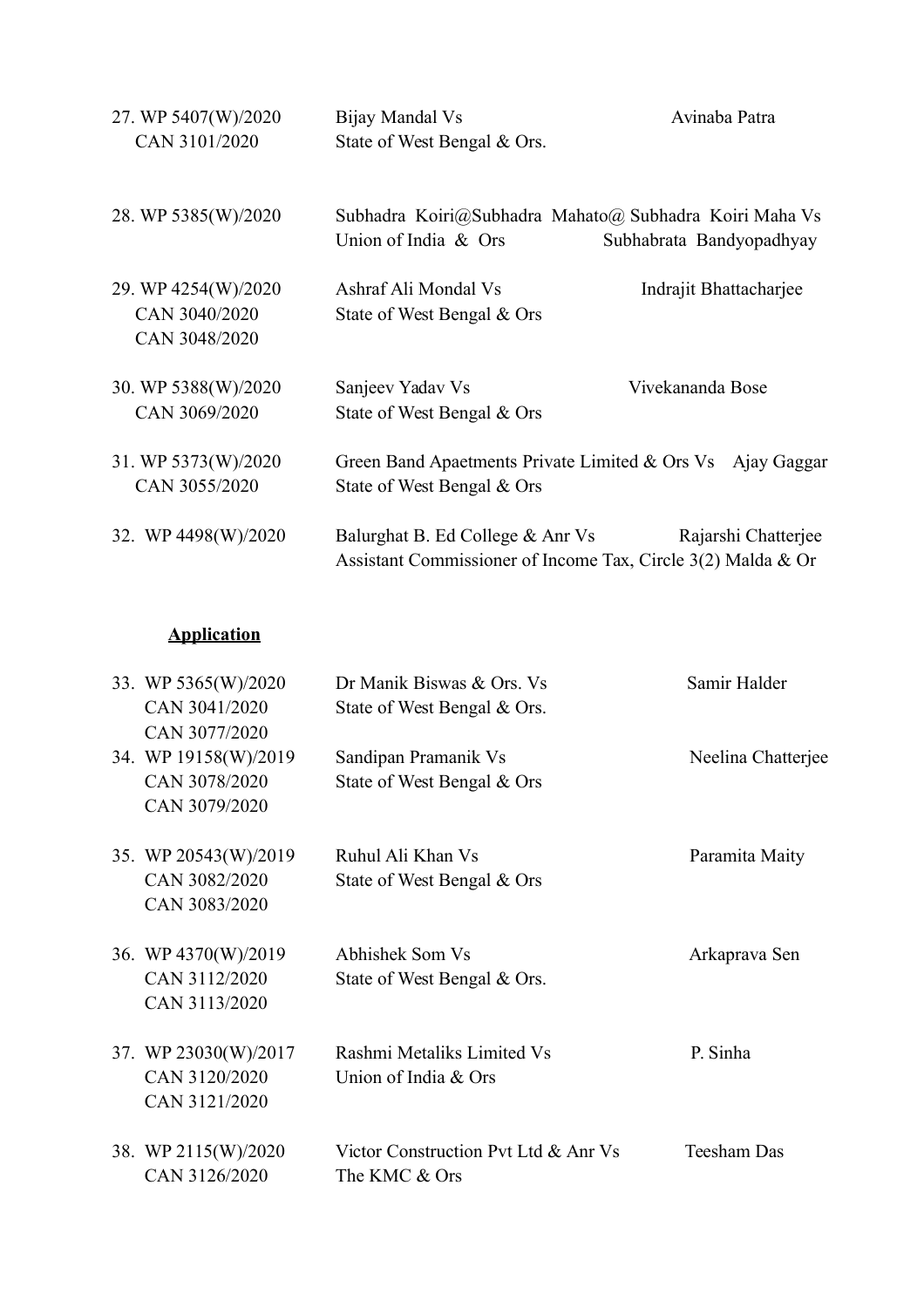| 39. WP 5387(W)/2020 | Aniruddh Kumar Saxena & Ors Vs | Mrinalini Majumdar |
|---------------------|--------------------------------|--------------------|
| CAN 3127/2020       | Union of India $&$ Ors         |                    |
| CAN 3128/2020       |                                |                    |

## **Contempt Application**

|      | 40. CPAN 325/2020 | Hasi Rani Roy (Bhowmik) Vs                     | J. N. Manna  |
|------|-------------------|------------------------------------------------|--------------|
|      | With              | Dr. Netai Mondal, CMOH, Purba Midnapore        |              |
|      | WP 5349(W)/2020   |                                                |              |
|      |                   |                                                |              |
|      | 41. CPAN 326/2020 | Smt. Aparna Basu Vs                            | Supratic Roy |
| With |                   | Somdeb Banerjee, O.C., Bidhannagar P.S. & Anr. |              |
|      | WP 5352(W)/2020   |                                                |              |
|      |                   |                                                |              |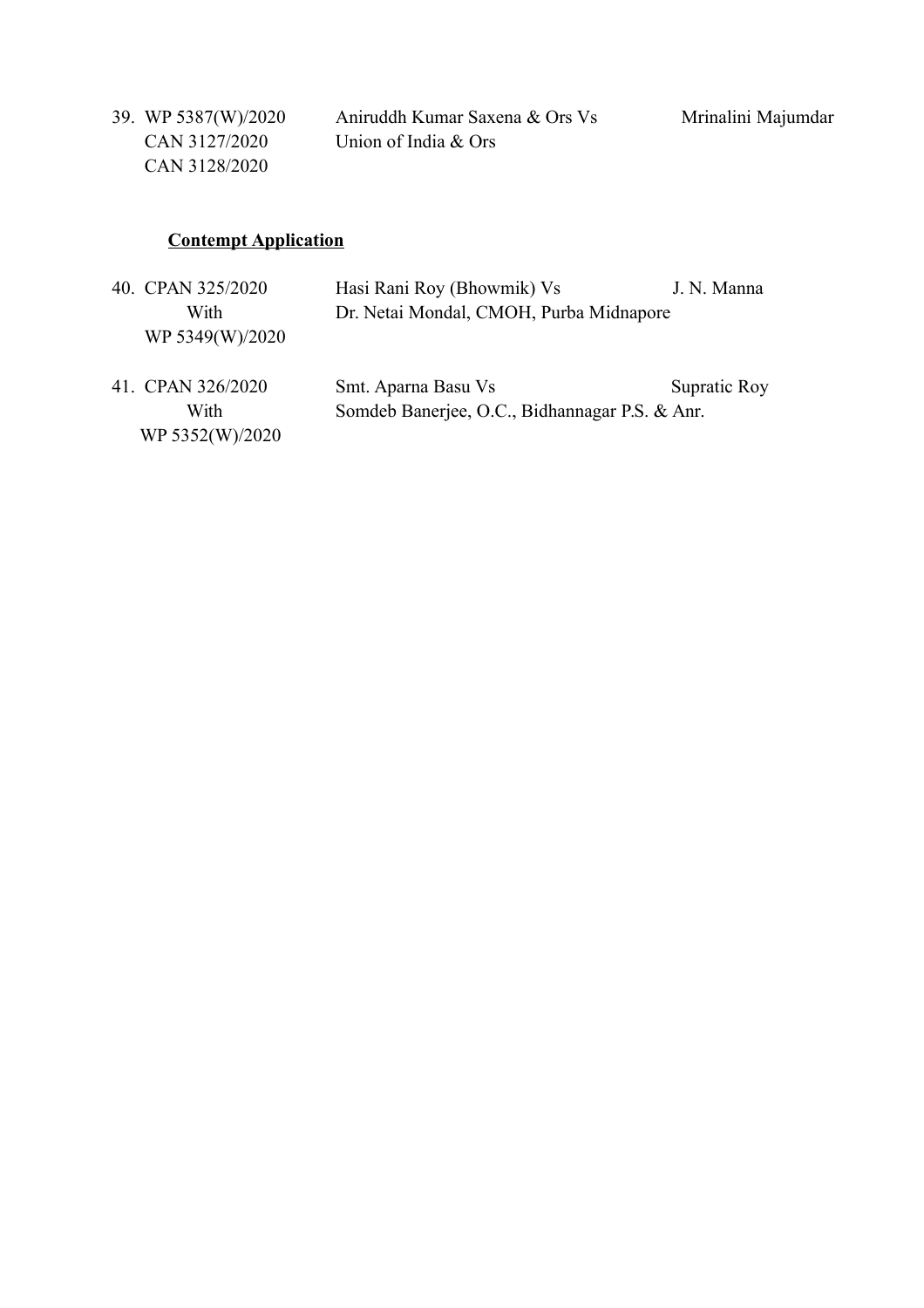**Appellate Side** On Tuesday, the 2<sup>nd</sup> June, 2020 (through Video Conference) (Court No.5)

At 10.30 A.M.

### **The Hon'ble Justice Shivakant Prasad**

## **Application**

|    | 1. CRM 8631/2019<br>CRAN 1970/2020<br>With<br>CRM 8242/2019<br>CRM 8357/2019 | Md. Touhid Alam @ Touhid Alam @ Guddu @ Tahida Alam Vs<br><b>State of West Bengal</b> | Sutapa Mitra          |
|----|------------------------------------------------------------------------------|---------------------------------------------------------------------------------------|-----------------------|
| 2  | CRM 3967/2020<br>CRAN 2197/2020                                              | Premchand @ Prem Das Basak @ Premo @ Promo Vs<br><b>State of West Bengal</b>          | Angshuman Chakraborty |
|    | 3. CRAN 1881/2020<br>With<br>CRM 6913/2018                                   | M. George Irabor & Ors. Vs<br>State of West Bengal & another                          | Rajeev Lochan         |
|    | <b>Withdrawal Application</b>                                                |                                                                                       |                       |
|    | 4. CRA 15/2020<br>CRAN 1937/2020<br>CRAN 1938/2020                           | Md. Sahid Alias Sahidul Vs<br><b>State of West Bengal</b>                             | Arushi Rathore        |
|    | <b>Criminal Revision</b>                                                     |                                                                                       |                       |
| 5. | CRR 1045/2020<br>CRAN 2182/2020                                              | Ghanashyam Halder Vs<br><b>State of West Bengal</b>                                   | Kusal Kumar Mukherjee |
|    | <b>Civil Revision</b>                                                        |                                                                                       |                       |
|    | 6. CO 1116/2020<br>CAN 3153/2020                                             | Chandrani Sarkar Vs<br>Sudipa Chowdhury & Ors                                         | Sagnik Bose           |
| 7. | CO 1117/2020<br>CAN 3154/2020                                                | Sandip Nath Vs<br>Pradip Kumar Panja & Ors                                            | Sagnik Bose           |
| 8. | CO 1118/2020<br>CAN 3155/2020                                                | Santanu Ghosh Vs<br>Prof Sanghamitra Banerjee                                         | Saket Sharma          |